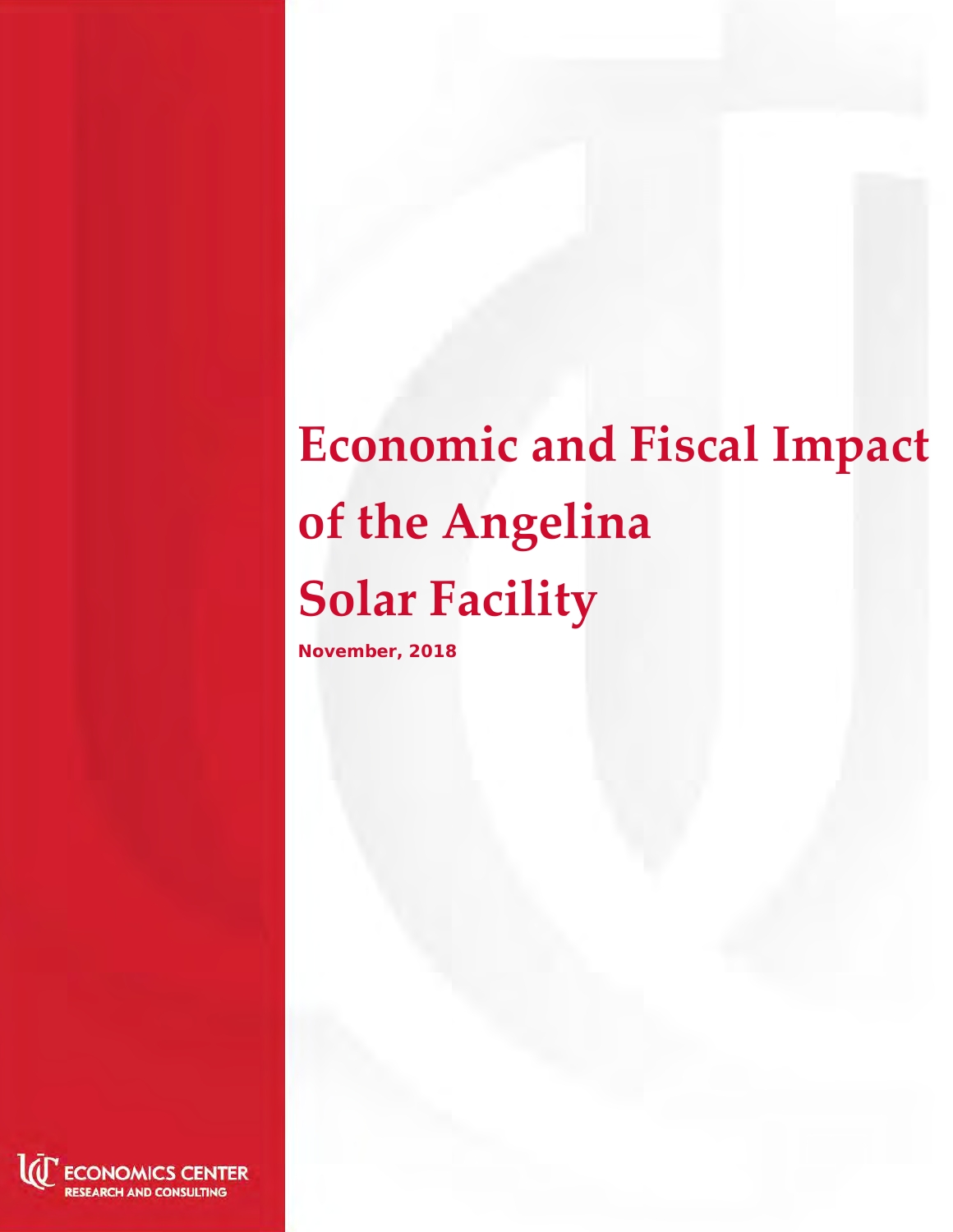# **Table of Contents**

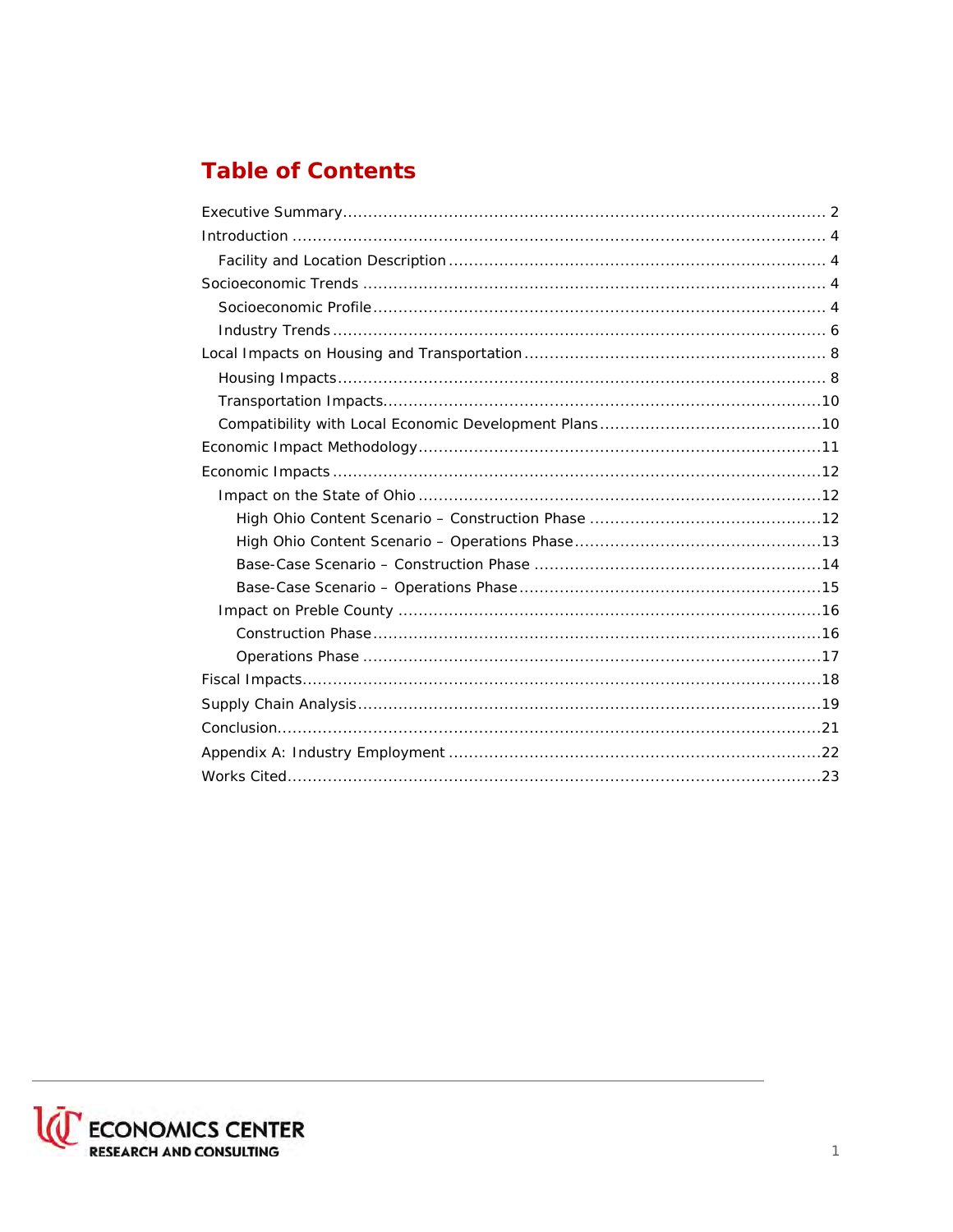# <span id="page-2-0"></span>**Executive Summary**

The construction of the Angelina Solar Facility (the "Facility") in Preble County, Ohio will increase economic activity between \$50.2 and \$[1](#page-2-2)61.8 million within the State of Ohio.<sup>1</sup> The spending necessary to construct the Facility will support between 518 and 1,076 full- and/or part-time jobs within Ohio, with average annual wages of approximately \$49,000 to \$51,700 depending on the construction scenario. Table ES-1 details employment by economic sector during the Facility's construction phase and is segmented by material procurement scenario. [2](#page-2-1) During the construction phase of the Facility, 290 jobs will be directly engaged at the proposed project site in the Construction/Installations Industry.

| <b>Industry</b>                                  |               | <b>Preble County</b> |             |               | <b>Ohio Base-Case</b> |                |                | <b>Ohio High Content</b> |                |  |
|--------------------------------------------------|---------------|----------------------|-------------|---------------|-----------------------|----------------|----------------|--------------------------|----------------|--|
|                                                  | <b>Direct</b> | <b>Indirect</b>      | Total       | <b>Direct</b> | <b>Indirect</b>       | <b>Total</b>   | <b>Direct</b>  | <b>Indirect</b>          | <b>Total</b>   |  |
| Construction/Installations                       | 290           | 37                   | 327         | 290           | 144                   | 434            | 290            | 144                      | 434            |  |
| <b>Fabricated Metals</b>                         | $\mathbf 0$   | 0                    | $\mathbf 0$ | $\mathbf 0$   | $\mathbf 0$           | $\Omega$       | 35             | 73                       | 108            |  |
| Energy Wire<br>Manufacturing                     | $\Omega$      | $\mathbf 0$          | 0           | 8             | 19                    | 27             | 8              | 19                       | 27             |  |
| <b>Wholesale Trade</b>                           |               | 0                    |             | 3             | 5                     | 8              | 35             | 55                       | 90             |  |
| <b>Retail Trade</b>                              | $\Omega$      | $\mathbf 0$          | $\Omega$    | $\mathbf 0$   | $\mathbf 0$           | 0              | 16             | 10                       | 26             |  |
| Transportation and<br><b>Utilities</b>           | $\Omega$      | $\mathbf 0$          | 0           | $\Omega$      | $\mathbf 0$           | 0              | $\overline{2}$ | 5                        | 7              |  |
| <b>Office Services</b>                           | 9             | $\overline{2}$       | 11          | 12            | 12                    | 24             | 13             | 12                       | 25             |  |
| Architectural and<br><b>Engineering Services</b> |               | $\mathbf 0$          |             | 1             | 1                     | $\overline{2}$ | 1              | 1                        | $\overline{2}$ |  |
| Other services                                   | 10            | $\overline{2}$       | 12          | 13            | 9                     | 22             | 13             | 9                        | 22             |  |
| Government                                       | $\mathbf 0$   | 0                    | 0           | $\mathbf 0$   | $\mathbf 0$           | 0              | $\mathbf{O}$   | 0                        | $\mathbf 0$    |  |
| Semiconductor<br>Manufacturing                   | $\mathbf 0$   | $\mathbf 0$          | 0           | $\mathbf 0$   | $\mathbf 0$           | 0              | 106            | 229                      | 335            |  |
| <b>Total</b>                                     | 311           | 41                   | 352         | 327           | 191                   | 518            | 519            | 557                      | 1,076          |  |

#### **Table ES-1: Construction Phase Employment by Economic Sector**

Source: Economics Center calculations using NREL JEDI model, RIMS II multipliers, and Emsi inter-sectoral purchasing patterns.

Once construction is complete, the ongoing operations of the Facility will continue to benefit Preble County and the State of Ohio, primarily through the wages paid to workers at the Facility and equipment purchases for maintenance over the up-to 40-year life of the Angelina Solar Facility. The State is estimated to realize an additional \$1.5 to \$2.3 million in increased economic activity during the operations phase, of which approximately \$790,000 will benefit Preble County. Employment within the State will increase by approximately 19 jobs, of which 13 will be in Preble County.

During the construction and operation phases of the Facility, local municipal, county, and state governments will benefit from increased tax revenues. The construction phase of the

<span id="page-2-2"></span><span id="page-2-1"></span><sup>&</sup>lt;sup>2</sup> State and county-level results of the analysis are displayed separately to enable easy identification of relevant impacts for both entities. These scenarios are mutually exclusive and are not intended to complement one another.



i, <sup>1</sup> All monetary figures throughout this report are in 2017 dollars.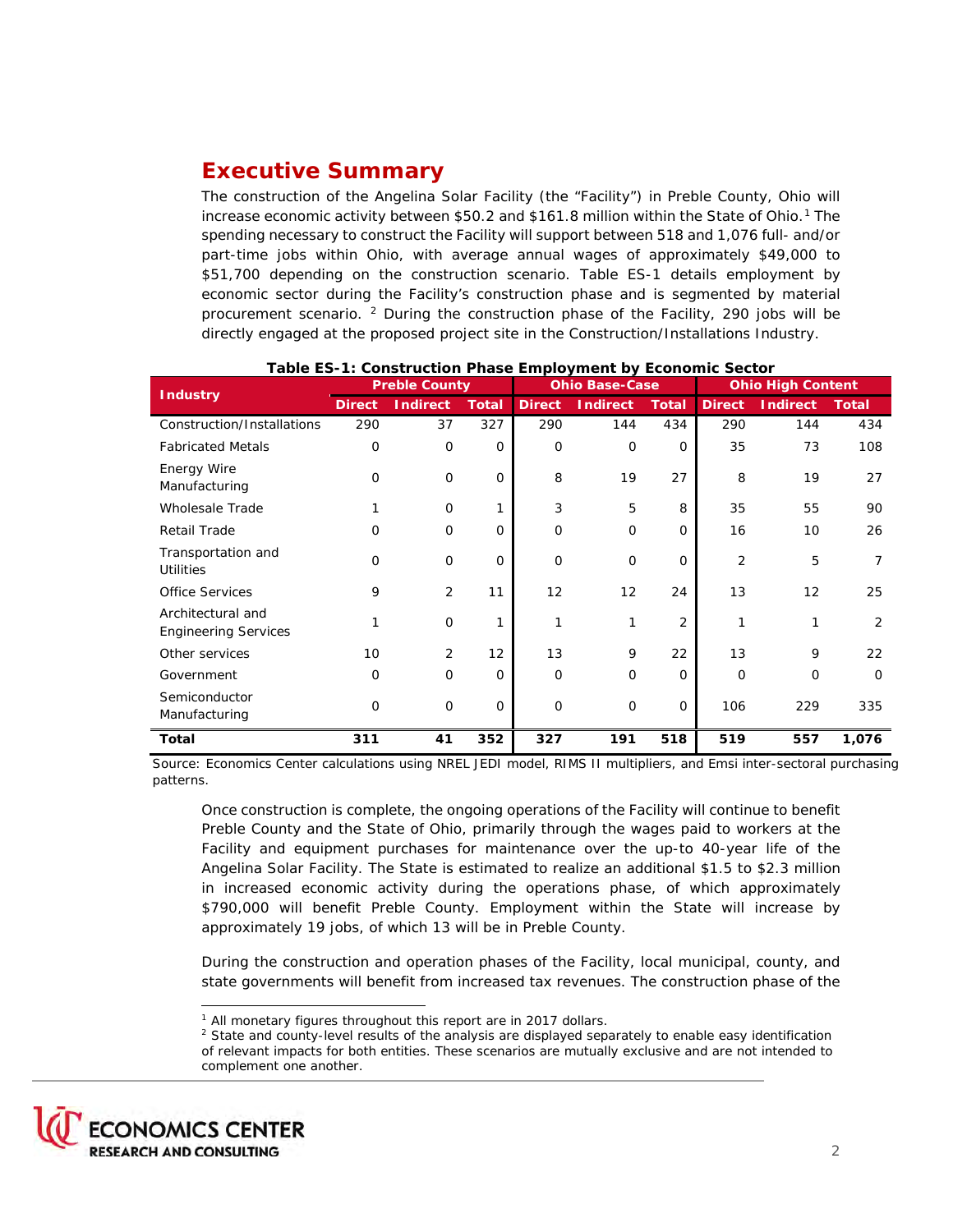Facility is estimated to generate up to approximately \$2.9 million in total tax revenues, while the operations phase is estimated to increase revenues by up to an estimated \$53,000 annually. Preble County will receive approximately \$719,200 annually in payments made in lieu of property taxes for the duration of a Facility's operation. While the Facility is expected to positively affect the local economy, the University of Cincinnati Economics Center (Economics Center) found no adverse employment, transportation, or housing impacts from its analysis of the Facility. Additionally, landowner families participating in the Facility are expected to receive \$ per year in lease payments.

The Economics Center analyzed two scenarios for materials used in the construction and operation of the solar facility: in-state and out-of-state procurement of solar panels and racking. The majority of electrical and civil construction equipment are expected to be purchased within Ohio; however, no utility-scale solar inverters are produced in Ohio. The scenario in which the solar panels and mounting are purchased and manufactured within Ohio is referred to as the High Ohio Content Scenario while the situation in which the panels and mounting are purchased outside of Ohio is considered the Base-Case Scenario.

State and county-level results of the analysis are displayed separately to enable easy identification of relevant impacts for both entities. These scenarios are mutually exclusive and are not intended to complement one another. For example, the High Ohio Content scenario will support a total of 1,253 jobs during the construction phase of the Facility, of which 504 are estimated to be in Preble County.

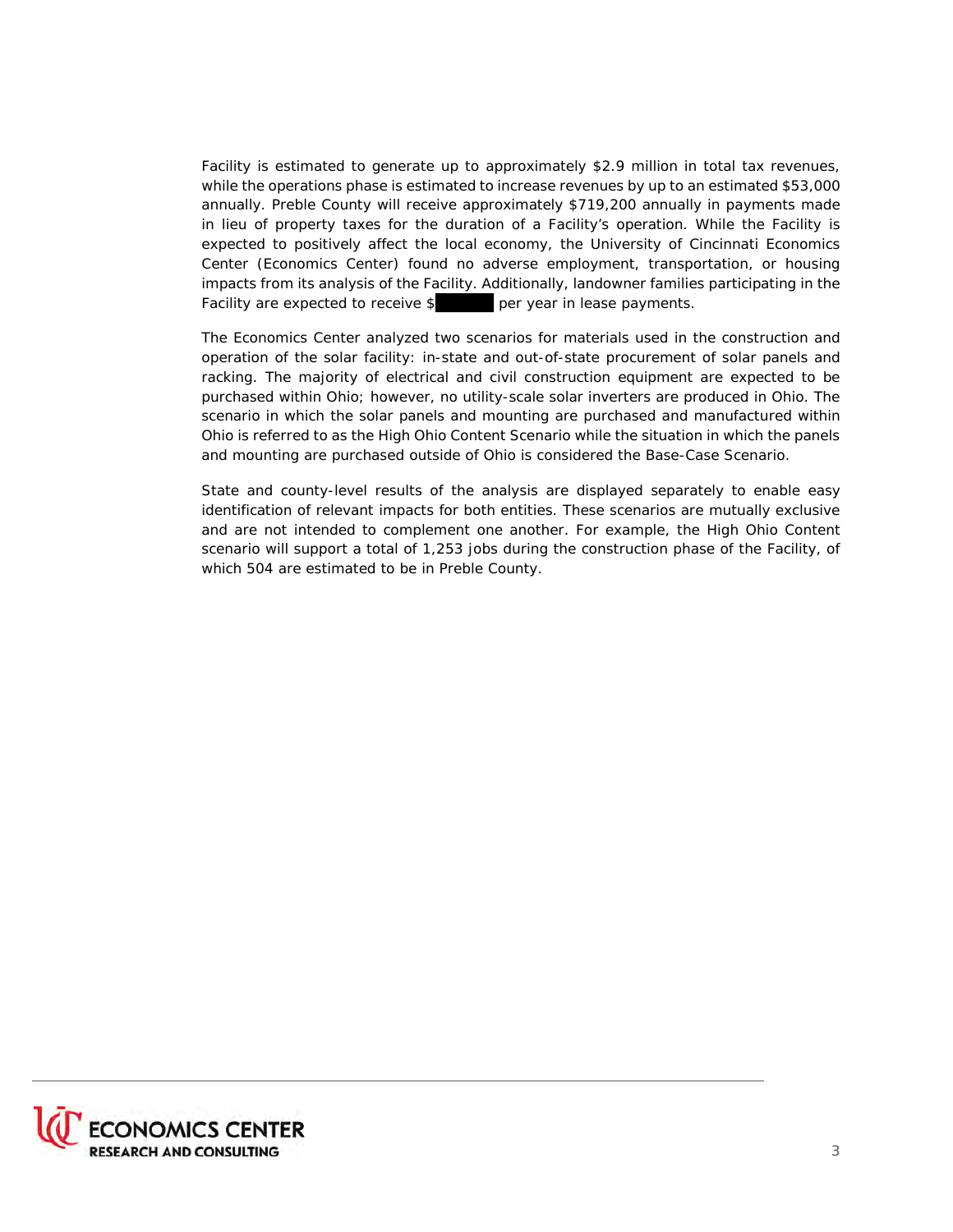# <span id="page-4-2"></span>**Introduction**

The construction and operation of the Angelina Solar Facility in Preble County, Ohio will generate economic and fiscal benefits to local governments and to the State of Ohio. The Economics Center has produced this analysis to quantify these benefits. This report is laid out in the following sections:

- Facility and location description
- Socioeconomic trends in Preble County
- Local impacts to housing and transportation
- **Methodology**
- Economic impacts of the constructions and operation of the Facility
- Fiscal impacts of the construction and operation of the Facility
- Supply chain analysis to identify which sectors benefit from the Facility
- Concluding Remarks

## <span id="page-4-3"></span>**Facility and Location Description**

Angelina Solar I, LLC proposes to construct a 1[3](#page-4-5)0 megawatt of direct current  $(MW_{DC})^3$ capacity solar facility in Preble County, Ohio with a scheduled commercial operations date of December 2020. The Facility will include ground-mounted photovoltaic (PV) modules and associated support facilities, consisting of access roads, a pyranometer, buried electrical collection lines, inverter pads, a facility substation, and a short transmission line ("gen-tie") that will connect the facility substation the existing utility substation. The Facility is expected to operate for 40 years and utilize thin film solar modules. In all, approximately 302,326 solar modules will be installed, each with approximately 0.42 kilowatts of direct current  $(KW_{DC})$  capacity. At the end of the Facility's useful life, the land could be returned to agriculture or used for other developments as desired. As a result, is no expected environmental or development impact on the land.

The proposed Facility will be located in southwest Preble County, with the Facility located within Israel Township. Preble County is located in southwestern Ohio, north of the City of Cincinnati and west of the City of Dayton. As discussed below, the County is mostly rural with the manufacturing sector employing more than any other sector, primarily in fabricated metals and machinery manufacturing. The facility will be constructed to the southeast of the City of Eaton, which is the county seat and the most populous portion of Preble County.

# <span id="page-4-0"></span>**Socioeconomic Trends**

## <span id="page-4-1"></span>**Socioeconomic Profile**

[Table 1](#page-5-0) shows the population, workforce, and employment statistics from 1970 to 2016. The population of Preble County grew by approximately 21.9 percent between 1970 and 2000, but experienced stagnant growth between 2000 and 2010, according to the U.S. Census.[4](#page-4-4) Since 2010, the population in the County decreased by approximately 709 people, or a decline of 1.7 percent. Overall, employment in the County peaked in 2000, when

<span id="page-4-5"></span><span id="page-4-4"></span><sup>&</sup>lt;sup>3</sup> The proposed Facility will be 130 MW<sub>DC</sub> or 100 MW of alternating current (MW<sub>AC</sub>). The entirety of this report measures electricity output as direct current power. <sup>4</sup> (U.S. Census Bureau, 1970-2016)



-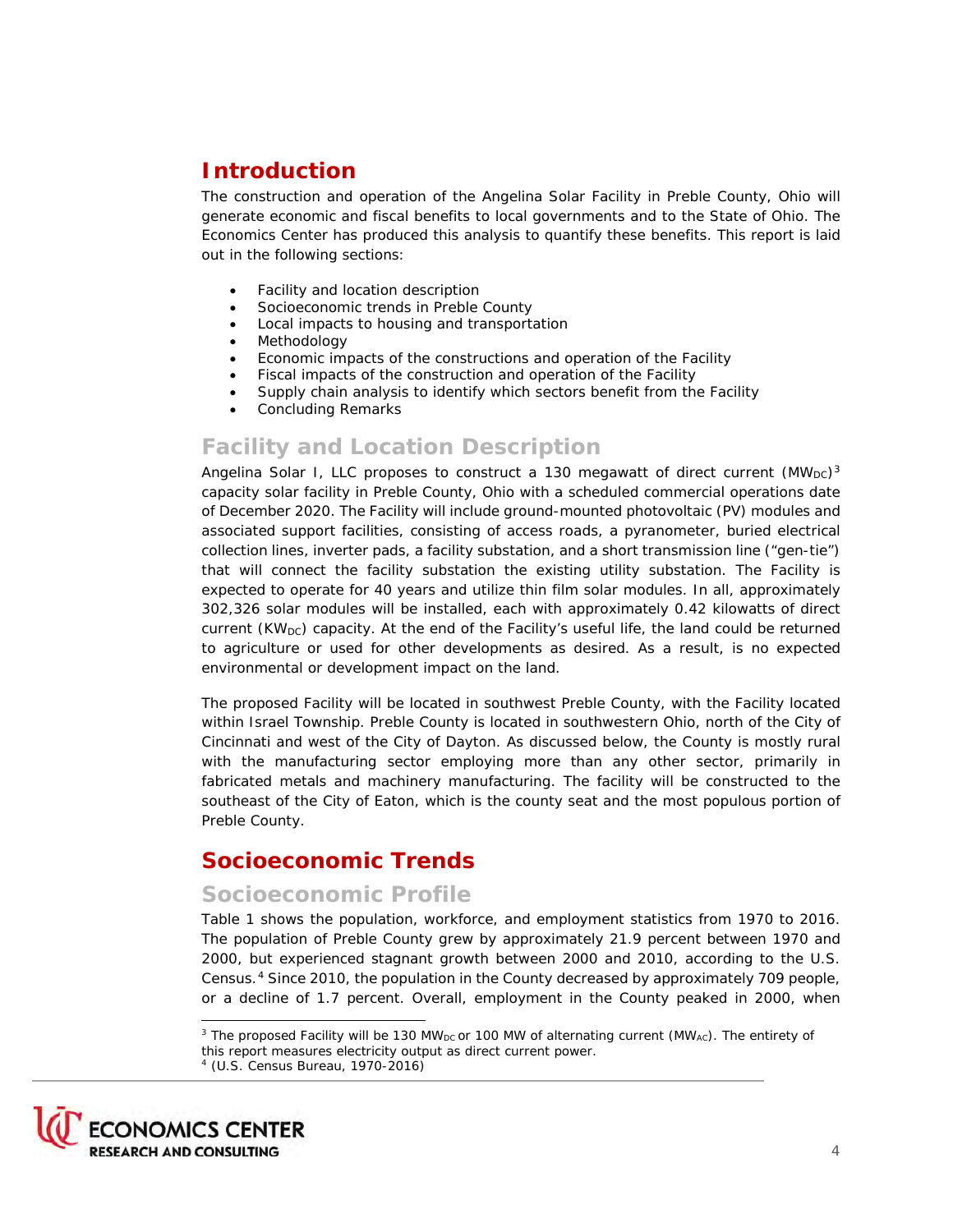20,560 people were employed from a total labor force of 21,479. In 2016, 19,414 people were employed out of total labor force of 20,789 individuals.

|      |                   |                        | 2016           |                 |                   |
|------|-------------------|------------------------|----------------|-----------------|-------------------|
| Year | <b>Population</b> | Working<br>Age (15-64) | Labor<br>Force | <b>Employed</b> | <b>Unemployed</b> |
| 1970 | 34,719            | 20,072                 | 13,640         | 13,176          | 464               |
| 1980 | 38,223            | 23,965                 | 17,076         | 15,819          | 1,257             |
| 1990 | 40,113            | 25,303                 | 19,196         | 17,968          | 1,228             |
| 2000 | 42,337            | 27,034                 | 21,479         | 20,560          | 919               |
| 2010 | 42,270            | 26,802                 | 21,989         | 20,272          | 1,717             |
| 2011 | 42,394            | 26,970                 | 21,798         | 19,908          | 1,890             |
| 2012 | 42,240            | 26,741                 | 21,547         | 19,747          | 1,800             |
| 2013 | 42,050            | 26,596                 | 21,105         | 19,298          | 1,807             |
| 2014 | 41,887            | 26,326                 | 21,018         | 19,344          | 1,674             |
| 2015 | 41,682            | 26,114                 | 20,830         | 19,308          | 1,522             |
| 2016 | 41,561            | 25,968                 | 20,789         | 19,414          | 1,375             |

<span id="page-5-0"></span>**Table 1: Preble County Population, Employment, and Workforce Statistics, 1970-**

Source: U.S. Census Bureau Decennial Census and American Community Survey

[Table 2](#page-5-4) displays the projected population for the Eaton area as well as Preble County.<sup>[5](#page-5-3)</sup> According to Emsi,<sup>[6](#page-5-1)</sup> the population in both Preble County and the Eaton area is expected to decrease with the Eaton area's population decreasing by 1.0 percent between 2017 and 2027 and Preble County's population decreasing by 1.8 percent during the same period. Between 2007 and 2017, the Eaton area population decreased by 0.6 percent and Preble County's population decreased by 3.4 percent.

|               |                 |        | <b>Population</b> |        |
|---------------|-----------------|--------|-------------------|--------|
| Area          | <b>Zip Code</b> | 2007   | 2017              | 2027   |
| Eaton         | 45320           | 16,763 | 16,657            | 16,487 |
| Preble County |                 | 42.562 | 41.101            | 40.357 |

#### <span id="page-5-4"></span>**Table 2: Population Projections for Eaton and Preble County**

Source: EMSI Population and Demographics Data

Despite an average annual increase in the labor force<sup>[7](#page-5-2)</sup> between 2000 and 2010 of 0.24 percent, the labor force participation rate decreased by an average of 0.04 percent over the decade, as shown in [Figure 1.](#page-6-1) However, the unemployment rate decreased to 6.6 percent in 2016 after increasing to a high of 8.7 percent in 2011. As a result, employment in Preble County was highest in 2000 and was at its lowest point between 2012 and 2015. However, 2016 saw some recovery in employment levels in the County.

i, <sup>5</sup> Population projections for Eaton consist of the zip code in which Eaton is located and differ somewhat from the City's boundaries.

<sup>6</sup> Emsi population estimates and projections may not coincide entirely with U.S. Census estimates.

<span id="page-5-3"></span><span id="page-5-2"></span><span id="page-5-1"></span> $<sup>7</sup>$  The labor force is the number of people of working age who are actively working or seeking</sup> employment.

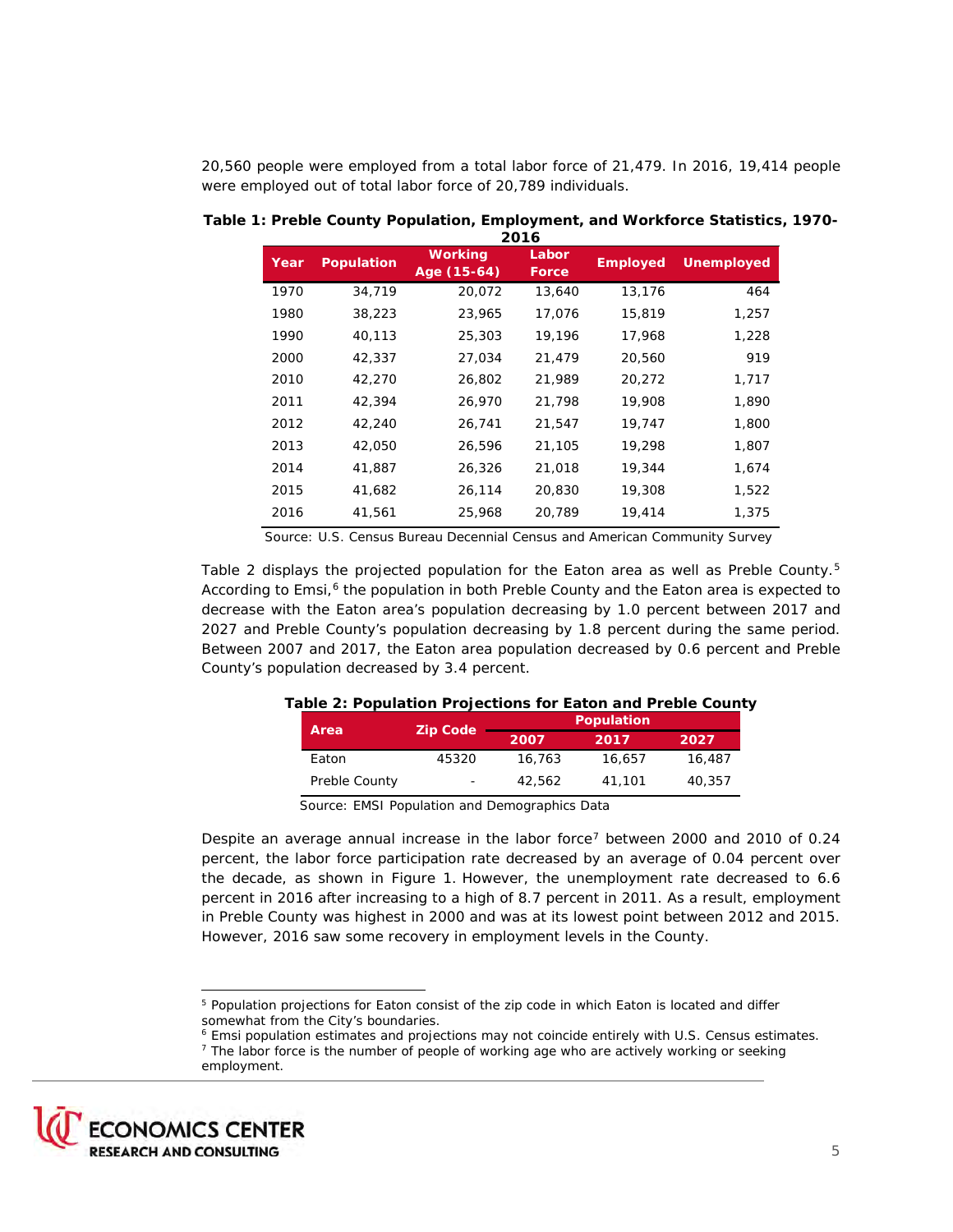

<span id="page-6-1"></span>**Figure 1: Labor Force and Employment Statistics for Preble County, 2000-2016[8](#page-6-2)**

Source: U.S. Census Bureau Decennial Census and American Community Survey

## <span id="page-6-0"></span>**Industry Trends**

[Figure 2](#page-7-0) and [Table 3](#page-7-1) display employment in Preble County<sup>[9](#page-6-3)</sup> by major industry group while [Figure 3](#page-8-2) shows the average weekly wages in each respective sector. Between 1990 and 2017, employment in Preble County was highest in 2005, when an estimated 11,335 jobs were in the County. Employment in the County decreased during and after the Great Recession, falling to a low of 9,907 jobs in 2011. In 2017, employment in the County grew by 6.0 percent from 2011 levels to 10,497 jobs.

Manufacturing encompassed between 25.7 and 34.0 percent of total County jobs between 1990 and 2017 and has provided the highest wages of the major industry groups. However, manufacturing experienced the largest employment loss following the Great Recession as manufacturing jobs decreased from 3,402 in 2005 to 2,555 in 2011, or a decline of 847 jobs. Employment has recovered in manufacturing, as employment grew to 3,062 in 2017, an increase of 10.0 percent from 2011 levels.

Employment in the County remains lower than pre-recession levels as all sectors experienced lower employment in 2017 than in 2005 with the exception of education and health as well as leisure and hospitality. However, between 2010 and 2017, manufacturing, trade, leisure and hospitality, and natural resources and construction experienced positive post-recession growth while business, education and health, and government experienced decreased employment.

<span id="page-6-3"></span><span id="page-6-2"></span><sup>9</sup> The Quarterly Census of Employment and Wages displays jobs within the County and does not account for Preble County residents who work in another county.



-

<sup>8</sup> Values are interpolated between 2000 and 2010.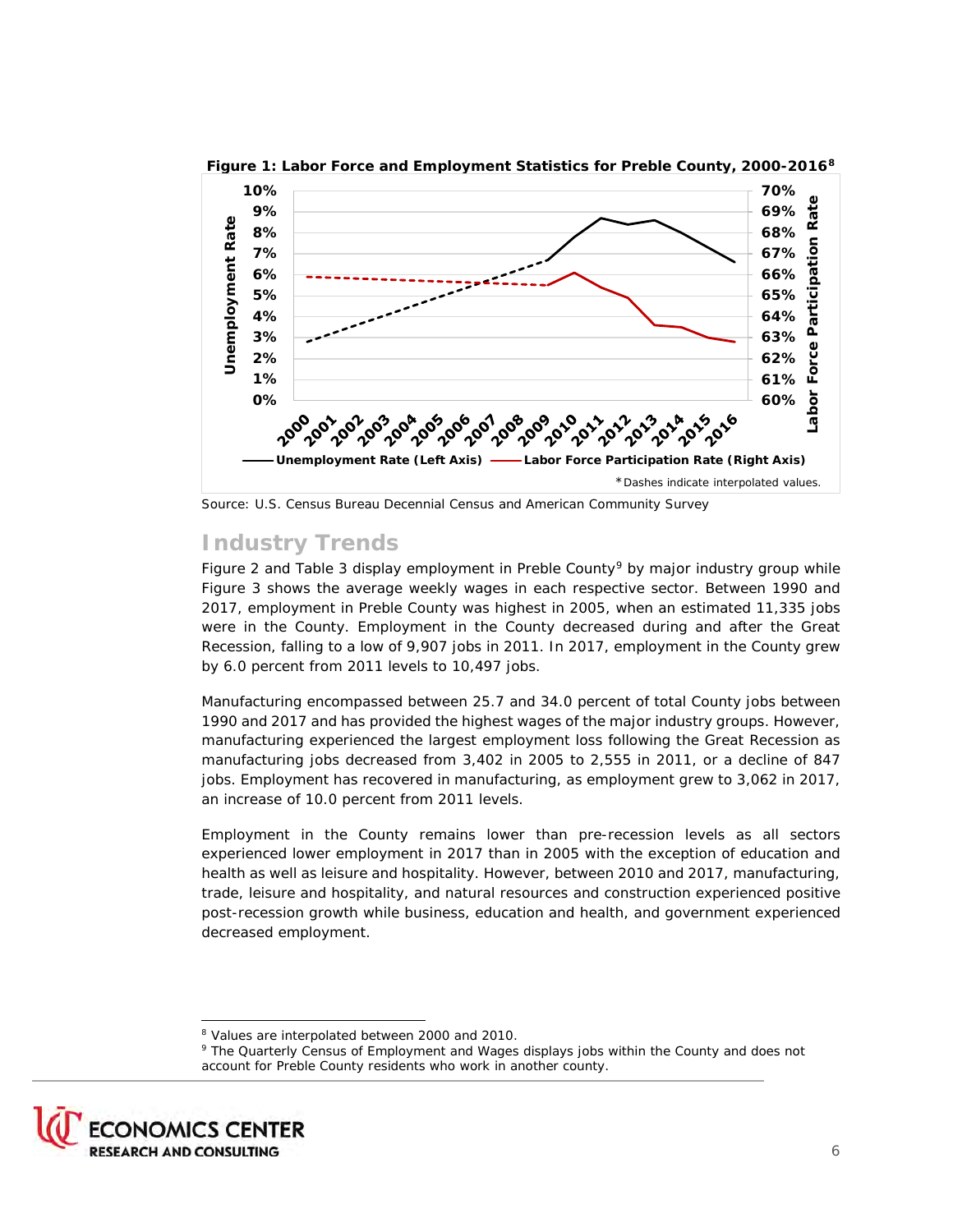<span id="page-7-0"></span>

Source: U.S. Bureau of Labor Statistics Quarterly Census of Employment and Wages

<span id="page-7-1"></span>

| <b>Industry</b>                    |       | <b>Employment</b> |        |        |
|------------------------------------|-------|-------------------|--------|--------|
|                                    | 1990  | 2000              | 2010   | 2017   |
| Manufacturing                      | 2,893 | 3,454             | 2,784  | 3,062  |
| Trade, Transportation, & Utilities | 2,333 | 2,097             | 1,748  | 1,801  |
| Government                         | 1,557 | 1,793             | 1,845  | 1,761  |
| Education & Health                 | 340   | 694               | 1,272  | 1,192  |
| <b>Business</b>                    | 545   | 1.022             | 1,108  | 1,063  |
| Leisure & Hospitality              | 645   | 961               | 850    | 1.062  |
| Natural Resources & Construction   | 371   | 506               | 407    | 480    |
| Total                              | 8,684 | 10,527            | 10,014 | 10,421 |

| Table 3: Industry Employment in Preble County, 1990-2017 |
|----------------------------------------------------------|
|----------------------------------------------------------|

Source: U.S. Bureau of Labor Statistics Quarterly Census of Employment and Wages

Total average weekly earnings in Preble County have been stable since 1990 both overall and throughout most sectors. Average 2016 wages were \$696, but ranged from \$249 in leisure & hospitality to \$1,029 in manufacturing. Additionally, natural resources & construction wages—at \$797—were above the total average earnings in Preble County. Public employees earned \$683 on average, which was nearly the same as the total average. Employees from all other sectors earned between \$506 and \$577 on average. Average wages in Preble County were low compared to average wages throughout Ohio (\$915). With the exception of natural resource and construction occupations, which grew continually between 1990 and 2017, most individuals employed in Preble County saw real wage

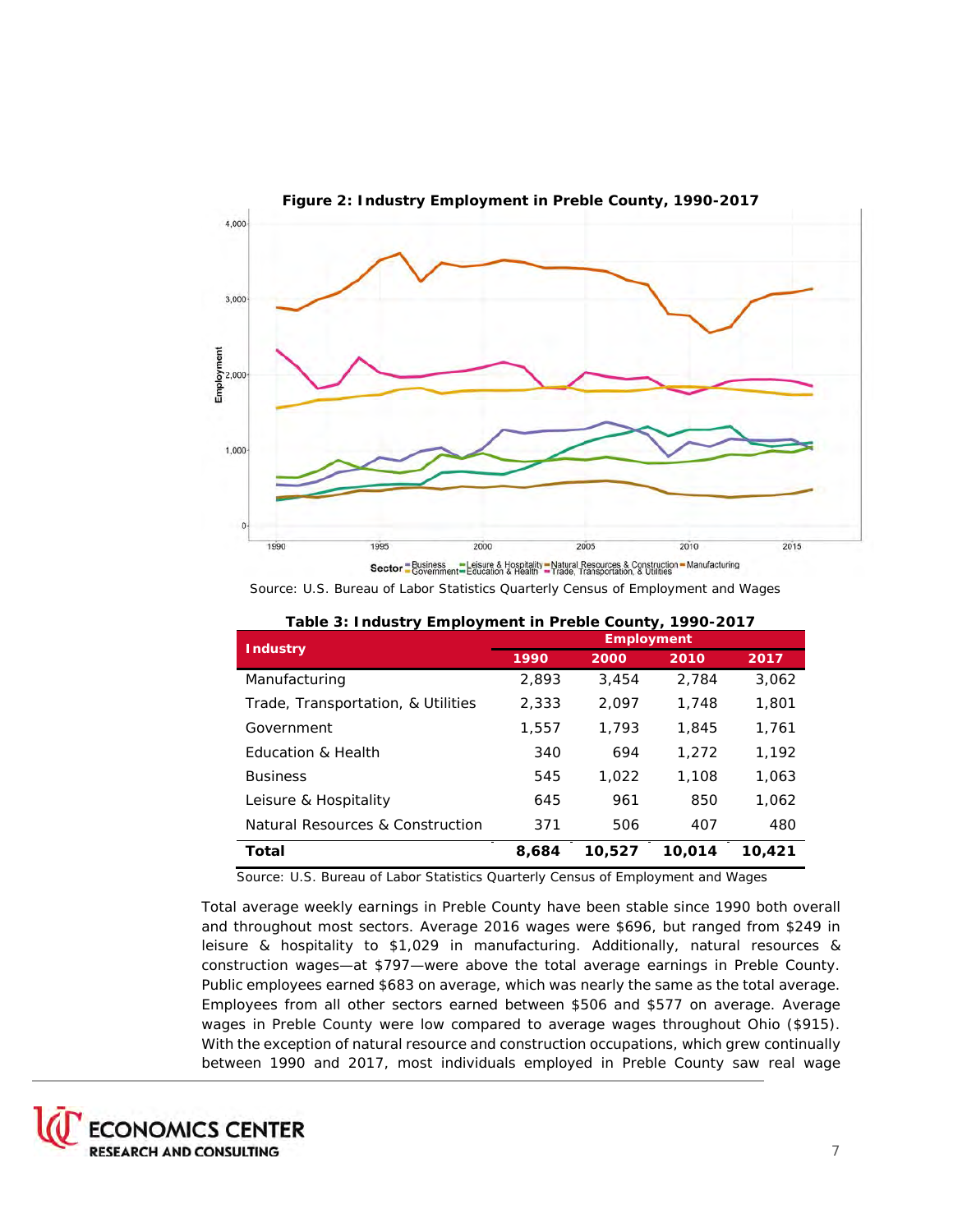declines following the Great Recession, specifically between 2011 and 2014. Since then, inflation-adjusted wages increased in all industries except manufacturing and leisure and hospitality, as shown in [Figure 3.](#page-8-2)

<span id="page-8-2"></span>

**Figure 3: Average Weekly Earnings in Preble County, 1990-2017**

Source: U.S. Bureau of Labor Statistics Quarterly Census of Employment and Wages

# <span id="page-8-0"></span>**Local Impacts on Housing and Transportation**

## <span id="page-8-1"></span>**Housing Impacts**

Throughout Preble County there are an estimated 1,811 vacant housing units, accounting for 10.1 percent of all housing units, as shown in [Table 4.](#page-9-0) Preble County's vacancy rate is comparable to the statewide vacancy rate of 10.6 percent. Of the vacant housing units, an estimated 285 are rental units. Vacancies are highest in the Census tract incorporating Somers Township and the eastern part of Gasper Township with 400 vacancies (20% vacancy rate), which is shown in Figure 4. Median gross monthly rent for the County is \$720, below the statewide figure of \$759 and gross monthly rent ranges from \$625 to \$1,124 throughout Preble County. The median housing value in Preble County—\$119,094 is also below the statewide median housing value of \$134,721. The housing burden rate, or the share of households with rent greater than 35 percent of household income, for the County (34.3%) is slightly lower than the rate for the State (36.0%).

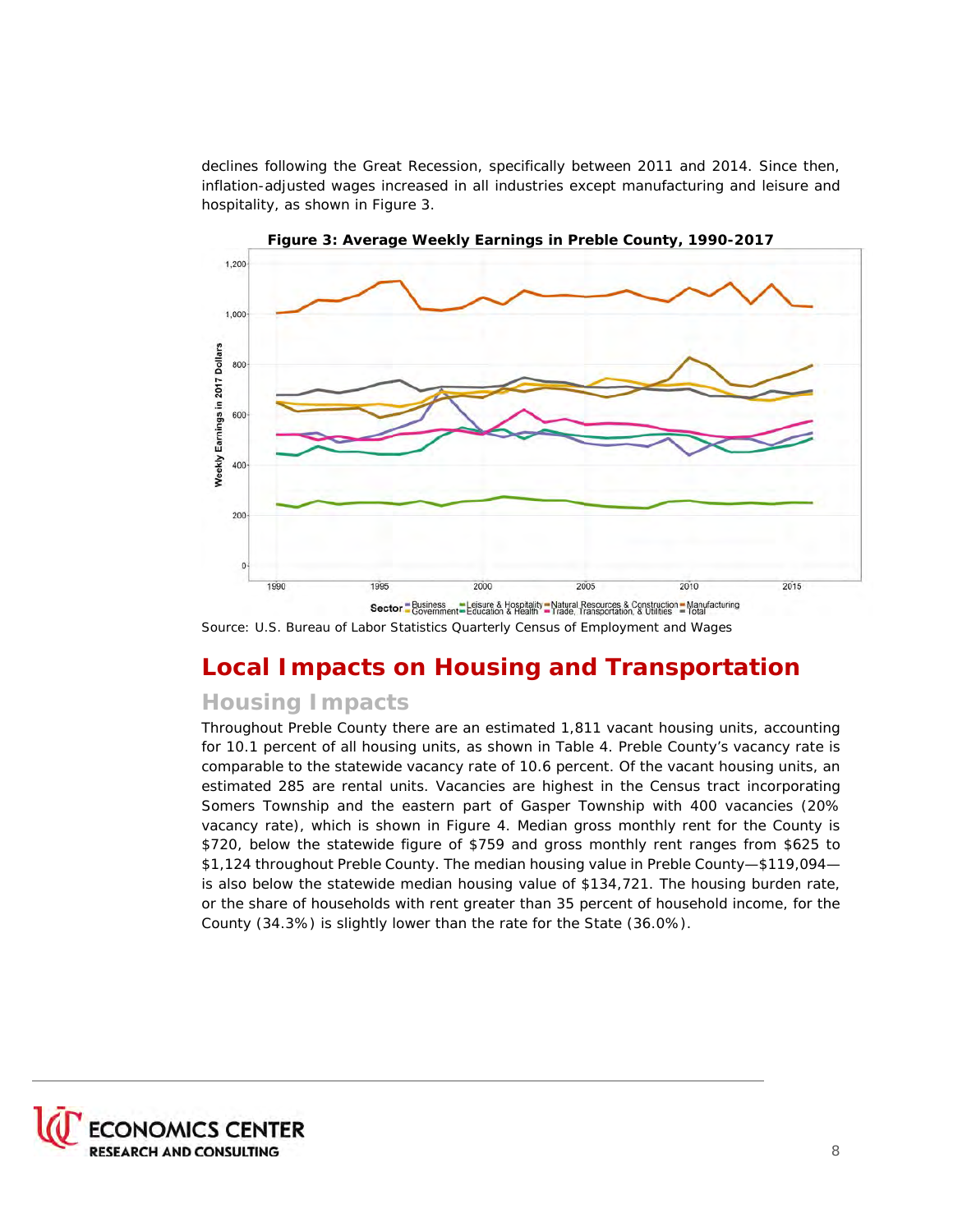| Location/Township      | <b>Total</b><br><b>Housing</b><br><b>Units</b> | <b>Occupied</b><br><b>Housing</b><br><b>Units</b> | <b>Vacant</b><br><b>Housing</b><br><b>Units</b> | <b>Vacancy</b><br>Rate | Table 4. Fleble County Housing Occupancy and value Characteristics, 2010<br><b>Median Housing</b><br><b>Value of Owner-</b><br><b>Occupied Units</b><br>$(2017$ dollars) | <b>Median</b><br><b>Gross Rent</b><br>(2017)<br>dollars) |
|------------------------|------------------------------------------------|---------------------------------------------------|-------------------------------------------------|------------------------|--------------------------------------------------------------------------------------------------------------------------------------------------------------------------|----------------------------------------------------------|
| Eaton                  | 3,717                                          | 3,401                                             | 316                                             | 8.5%                   | \$98,768                                                                                                                                                                 | \$625                                                    |
| Harrison               | 1,935                                          | 1,704                                             | 231                                             | 11.9%                  | \$124,813                                                                                                                                                                | \$762                                                    |
| Somers and East Gasper | 1,929                                          | 1,529                                             | 400                                             | 20.7%                  | \$105,714                                                                                                                                                                | \$692                                                    |
| Gratis                 | 1,732                                          | 1,619                                             | 113                                             | 6.5%                   | \$143,607                                                                                                                                                                | \$741                                                    |
| West Gasper            | 1,540                                          | 1,372                                             | 168                                             | 10.9%                  | \$121,035                                                                                                                                                                | \$951                                                    |
| Jefferson              | 1,470                                          | 1,312                                             | 158                                             | 10.7%                  | \$105,918                                                                                                                                                                | \$660                                                    |
| Lanier                 | 1,421                                          | 1,366                                             | 55                                              | 3.9%                   | \$126,346                                                                                                                                                                | \$725                                                    |
| Jackson, Dixon, Israel | 1,286                                          | 1,156                                             | 130                                             | 10.1%                  | \$129,819                                                                                                                                                                | \$869                                                    |
| Twin                   | 1,151                                          | 1,109                                             | 42                                              | 3.6%                   | \$148,306                                                                                                                                                                | \$836                                                    |
| Monroe                 | 944                                            | 826                                               | 118                                             | 12.5%                  | \$96,011                                                                                                                                                                 | \$753                                                    |
| Washington             | 734                                            | 654                                               | 80                                              | 10.9%                  | \$186,403                                                                                                                                                                | \$1,124                                                  |
| <b>Preble County</b>   | 17,859                                         | 16,048                                            | 1,811                                           | 10.1%                  | \$119,094                                                                                                                                                                | \$720                                                    |
| Ohio                   | 5,146,944                                      | 4,601,449                                         | 545,495                                         | 10.6%                  | \$134,721                                                                                                                                                                | \$759                                                    |

## <span id="page-9-0"></span>**Table 4: Preble County Housing Occupancy and Value Characteristics, 2016**

Source: U.S. Census American Community Survey 5-year ACS data

While the Facility may have modest impacts in the rental housing market during construction and operations as a result of the influx of construction and installation workers, it is not expected to be a detriment to the housing market as a result of the available vacant housing within Preble County.

Population density varies considerably throughout Preble County, as shown in [Table 5.](#page-10-2) Eaton, the county seat of Preble County, has a population density of 1,318 people per square mile. Israel Township, where most of the proposed project will be built, was the least densely populated portion of Preble County at 27 people per square mile. There were 97 people per square mile living in all of Preble County in 2016.

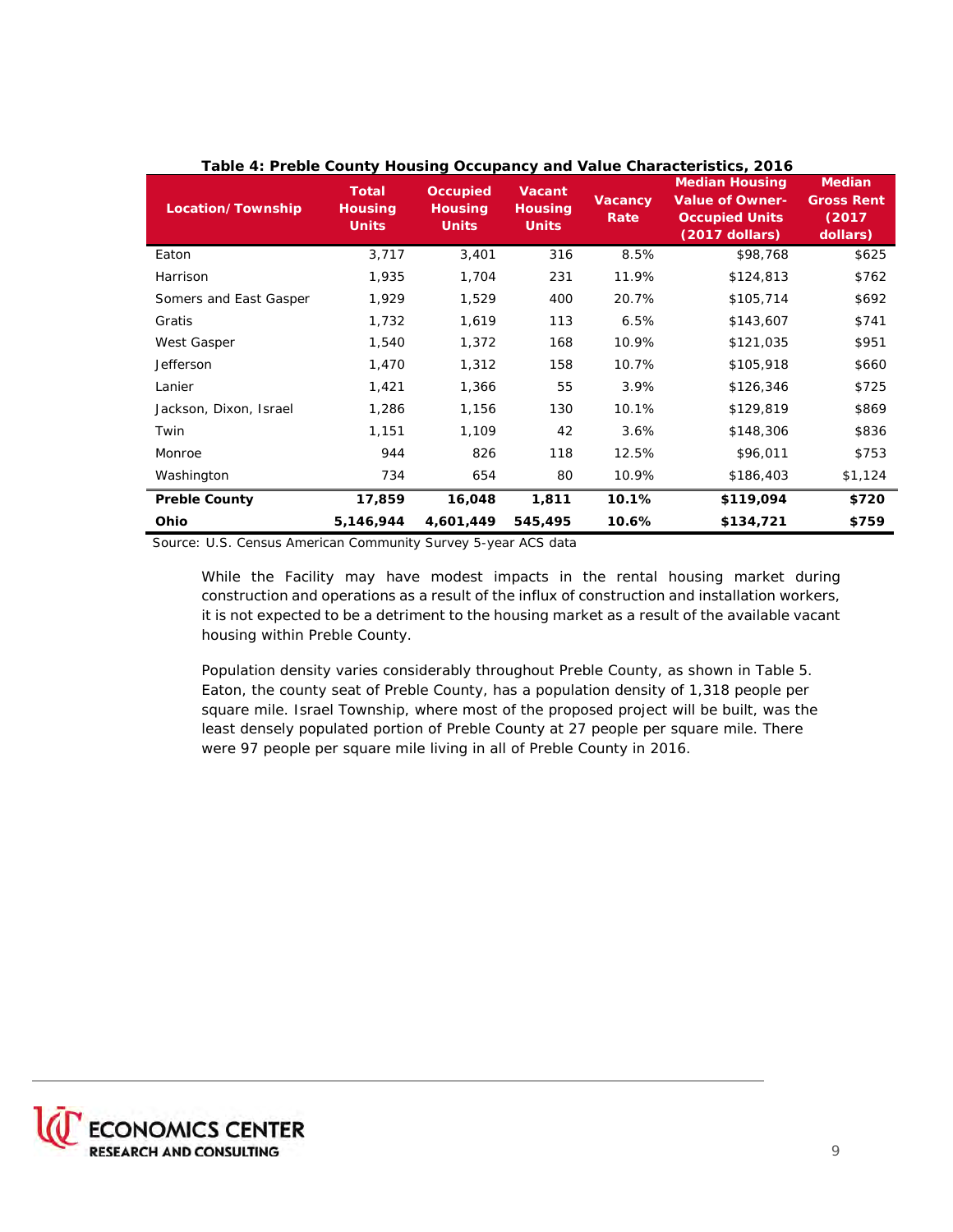| Location/Township      | <b>Population</b><br><b>Density</b><br>(People/sq. mi.) |
|------------------------|---------------------------------------------------------|
| Eaton                  | 1,318                                                   |
| West Gasper            | 351                                                     |
| Harrison               | 126                                                     |
| Gratis                 | 118                                                     |
| Lanier                 | 104                                                     |
| Jefferson              | 92                                                      |
| Twin                   | 78                                                      |
| Somers and East Gasper | 77                                                      |
| Monroe                 | 62                                                      |
| Washington             | 45                                                      |
| Jackson, Dixon, Israel | 27                                                      |
| <b>Preble County</b>   | 97                                                      |
|                        |                                                         |

#### <span id="page-10-2"></span>**Table 5: Preble County Population Density, 2016**

Source: U.S. Census American Community Survey 5-year ACS data

## <span id="page-10-1"></span>**Transportation Impacts**

Preble County is interconnected with a variety of major and minor arterial roads that will allow access to the construction site without disrupting traffic flows within the area. Interstate 70 bisects the northern portion of Preble County and provides access to Interstates 71 and 75 to the east and Interstates 65 and 69 to the west. Arterials in the County include U.S. Route 127 and U.S. Route 35. Route 127 runs north-south through central Preble County, granting access to the Greater Cincinnati area. U.S. 40 provides alternative access to Dayton and Indianapolis if Interstate 70 is inaccessible or experiencing traffic delays. Further, Camden and Eaton host an active rail facility, which may provide more economical access to the materials needed to construct the Facility.<sup>[10](#page-10-3)</sup>

## <span id="page-10-0"></span>**Compatibility with Local Economic Development Plans**

The 2016 Preble County Comprehensive Economic Development Strategy and Land Use Plan, details land use within Preble County for agriculture, residential, industrial, commercial, recreational, and transportation developments. Preble County is primarily a rural area with cropland accounting for 72 percent of land area in the County. As such, preserving the farming industry was a top priority for maintaining the economic stability of the community. With this consideration, the Land Use Plan includes objectives to protect farm lands from the impacts of non-farm developments. Policies relevant to the Facility include:

- 1) Encouraging non-farm development in designated Urban Transitional Areas;
- 2) Assessing the environmental impacts of the development to protect agricultural productivity;

<span id="page-10-3"></span><sup>10</sup> (Board of Preble County Commissioners, 2016)



-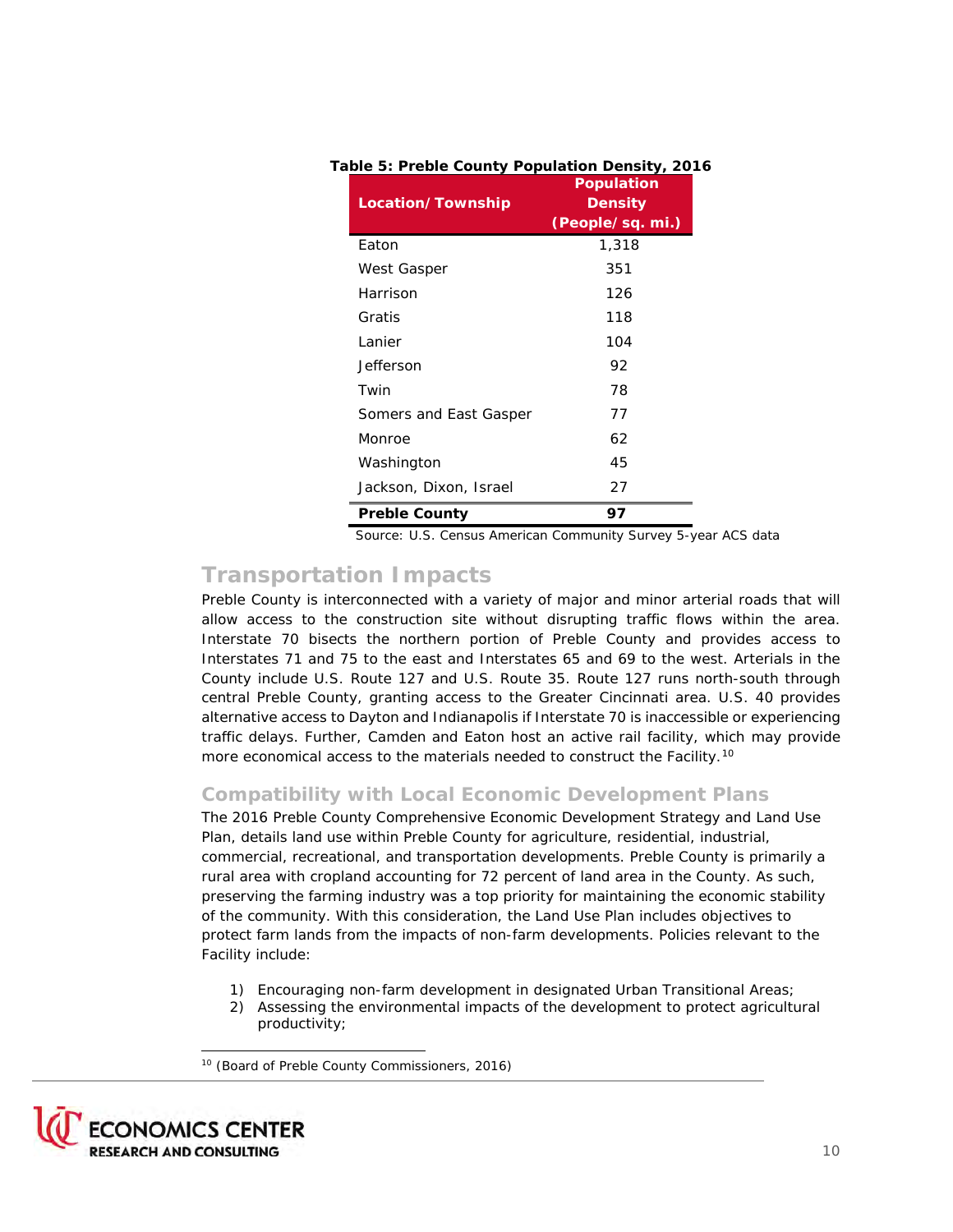- 3) Encouraging innovative energy conserving development;
- 4) Encouraging commercial and industrial growth as sources of employment;
- 5) Facilitating development of new commercial areas; and
- 6) Supporting programs that improve air quality and limit the emission of air pollutants.

The Facility is compatible and complementary to Preble County's Land Use Plan by directly and indirectly supporting the County's policy goals of encouraging non-farm development and encouraging employment growth in the commercial and industrial sectors, and creating a more-diversified economy as a new sector in the area. Given the low impact of the Facility, it is not expected to harm agricultural lands or productivity. Furthermore, the Facility will provide clean energy to local residents and businesses by reducing the reliance on polluting energy sources, potentially improving environmental quality. The construction of the Facility will support short-term jobs, while operations and management will provide long-term employment opportunities.

## <span id="page-11-0"></span>**Economic Impact Methodology**

Economic impact figures represent the effects that a given development project and its associated economic activities have upon a surrounding community. Developments will affect local communities through the purchases of local goods and services made by the facilities and its employees. In turn, those local businesses and households purchase goods and services at local businesses.

The Economics Center calculated the impact of the Facility's construction using estimates of construction costs, the size and scope of the construction, and the requirements for the operation of the solar electricity generation facility, which were provided by Open Roads Renewables. These data were used in an input-output model, which measures goods and services produced in each industry and the use of those goods and services by other industries and households in a local area.

Input-output models give a picture of the direct and indirect impacts of a given business or organization. The direct impacts of the project are measured in terms of the total construction costs and operation of the site and in terms of the wages paid to employees hired with those monies. In turn, the construction and operations spending supports jobs and spending in other industries, which are the indirect impacts of the project's activity. Finally, the direct and indirect impacts of inter-industry relationships create induced impacts due to the spending of private households.

Multipliers are figures that represent all inter-industry and household economic relationships measured in the input-output model. For every dollar spent by a given organization in a particular industry, multipliers reflect how many more dollars will be spent in a local economy by other businesses and households, thereby determining the total economic impact of a project or investment. The multipliers reflect two sets of economic impacts: first, the direct effect number of jobs and wages; and second, the final effects, which add the indirect and induced impacts to the direct ones.

For this Facility, the bill of goods, or the industries and purchases necessary to construct the facility, were derived from the National Renewable Energy Laboratory's (NREL) Jobs

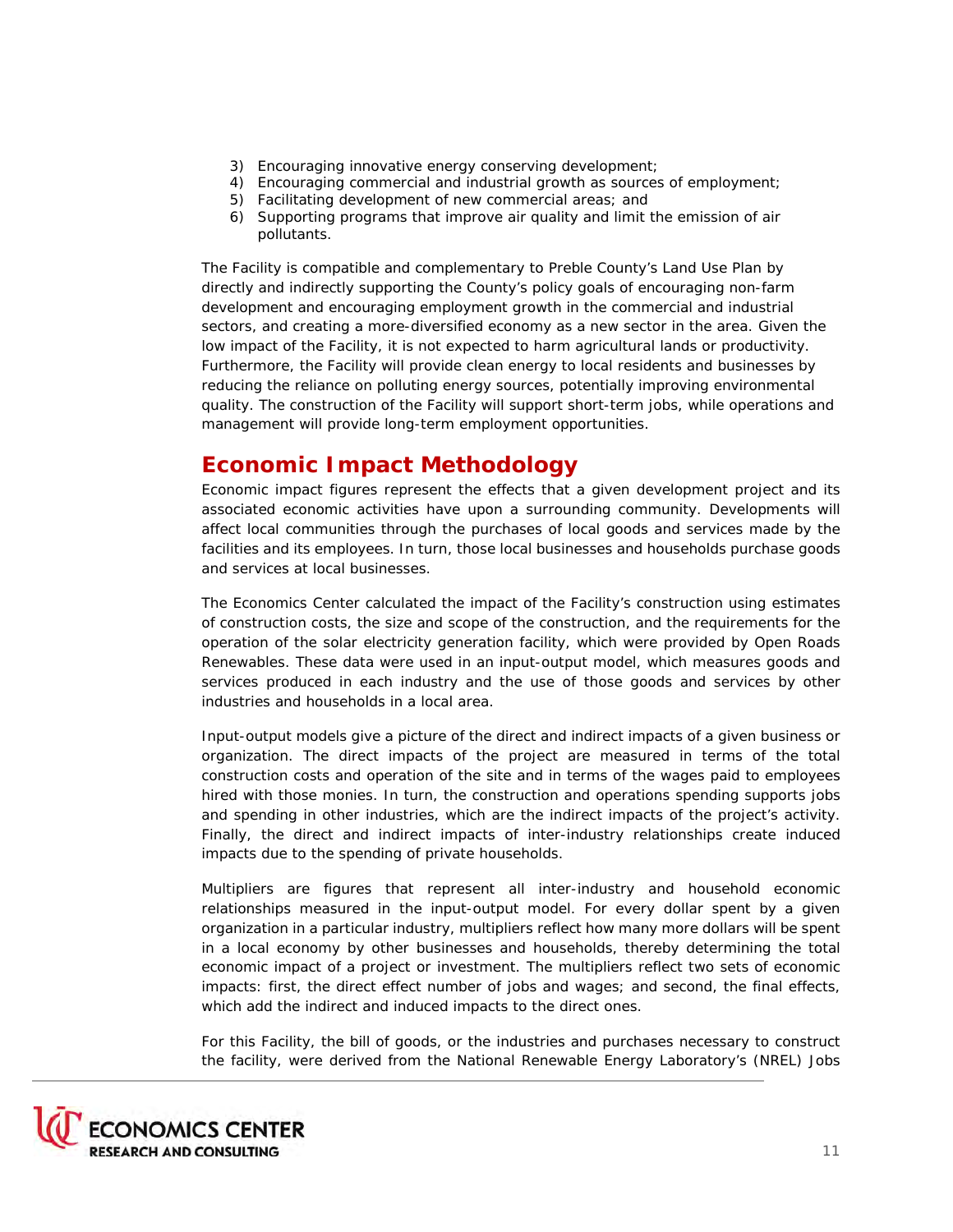and Economic Development Impact Model (JEDI).<sup>[11](#page-12-7)</sup> The JEDI model was created from interviews and partnerships with solar developers to create a model specific to the intricacies of solar energy project developments. The multipliers used in this Facility were provided by the Bureau of Economic Analysis' (BEA) Regional Industrial Multiplier System (RIMS II) to ensure the multipliers used were as current as possible.<sup>[12](#page-12-8)</sup> Inflation adjustments for future years utilized the Office of Management and Budgets' Deflators.<sup>[13](#page-12-3)</sup>

For fiscal impacts, the Economics Center utilized data from the Ohio Department of Taxation<sup>[14](#page-12-4)</sup> to estimate taxes accruing to entities within Preble County and to the State of Ohio. The Economics Center assumed constant sales tax rates from the current rates. For local earnings taxes, the Economics Center generated a weighted tax rate based on the population of municipalities and school districts within Preble County, as it is currently unknowable to assess where in the County direct and indirect employees supported by the Angelina Solar Facility will live. Fiscal impacts are not included in the economic impact section of this report.

# <span id="page-12-2"></span>**Economic Impacts**

## <span id="page-12-1"></span>**Impact on the State of Ohio**

## <span id="page-12-0"></span>**High Ohio Content Scenario – Construction Phase**

[Table 6](#page-12-6) displays the estimated economic impact of the Angelina Solar Facility on the State of Ohio if the solar panels, mounting, and electrical wiring are manufactured in Ohio or purchased within Ohio. The equipment purchases and cost of construction in this scenario are estimated to require approximately \$98.7 million in direct expenditures, of which approximately \$80.4 million will occur in Ohio. The \$80.4 million in construction expenditures in Ohio will lead to further spending of \$81.4 million, resulting in total increased output within the State of Ohio of \$161.8 million.

<span id="page-12-6"></span>

|  |  |  |  | Table 6: Construction Impacts on the State of Ohio - High Ohio Content Scenario |
|--|--|--|--|---------------------------------------------------------------------------------|
|  |  |  |  |                                                                                 |

| Total       | \$161,763,314 | \$55,602,295    | 1,076             |
|-------------|---------------|-----------------|-------------------|
| Indirect    | \$81,355,717  | \$22,758,566    | 557               |
| Direct      | \$80,407,597  | \$32,843,729    | 519               |
| <b>Type</b> | Output        | <b>Earnings</b> | <b>Employment</b> |

Source: Economics Center calculations using NREL JEDI model, RIMS II multipliers, and Emsi intersectoral purchasing patterns. All monetary figures are in 2017 dollars.

The construction of the proposed Angelina Solar Facility will directly support 519 full- and/or part-time jobs[.15](#page-12-5) Of the 519 direct jobs supported under the High Ohio Content Scenario, 290 will be directly employed at the project site in the Construction/Installations industry. The 519 direct jobs will support a further 557 full- and/or part-time jobs within the State of Ohio. Direct employees will earn approximately \$63,300 annually, on average while

<span id="page-12-8"></span><span id="page-12-7"></span><span id="page-12-5"></span><span id="page-12-4"></span><span id="page-12-3"></span>The jobs presented in this analysis are represented as jobs over the course of one year.



i, <sup>11</sup> (National Renewable Energy Laboratory, 2014)

<sup>&</sup>lt;sup>12</sup> (Bureau of Economic Analysis, 2017)

<sup>&</sup>lt;sup>13</sup> (Office of Management and Budget, 2018)

<sup>14</sup> (Ohio Department of Taxation, 2017); (Ohio Department of Taxation, 2017)

<sup>&</sup>lt;sup>15</sup> The RIMS II multipliers used in this analysis do not distinguish between full- and part-time jobs.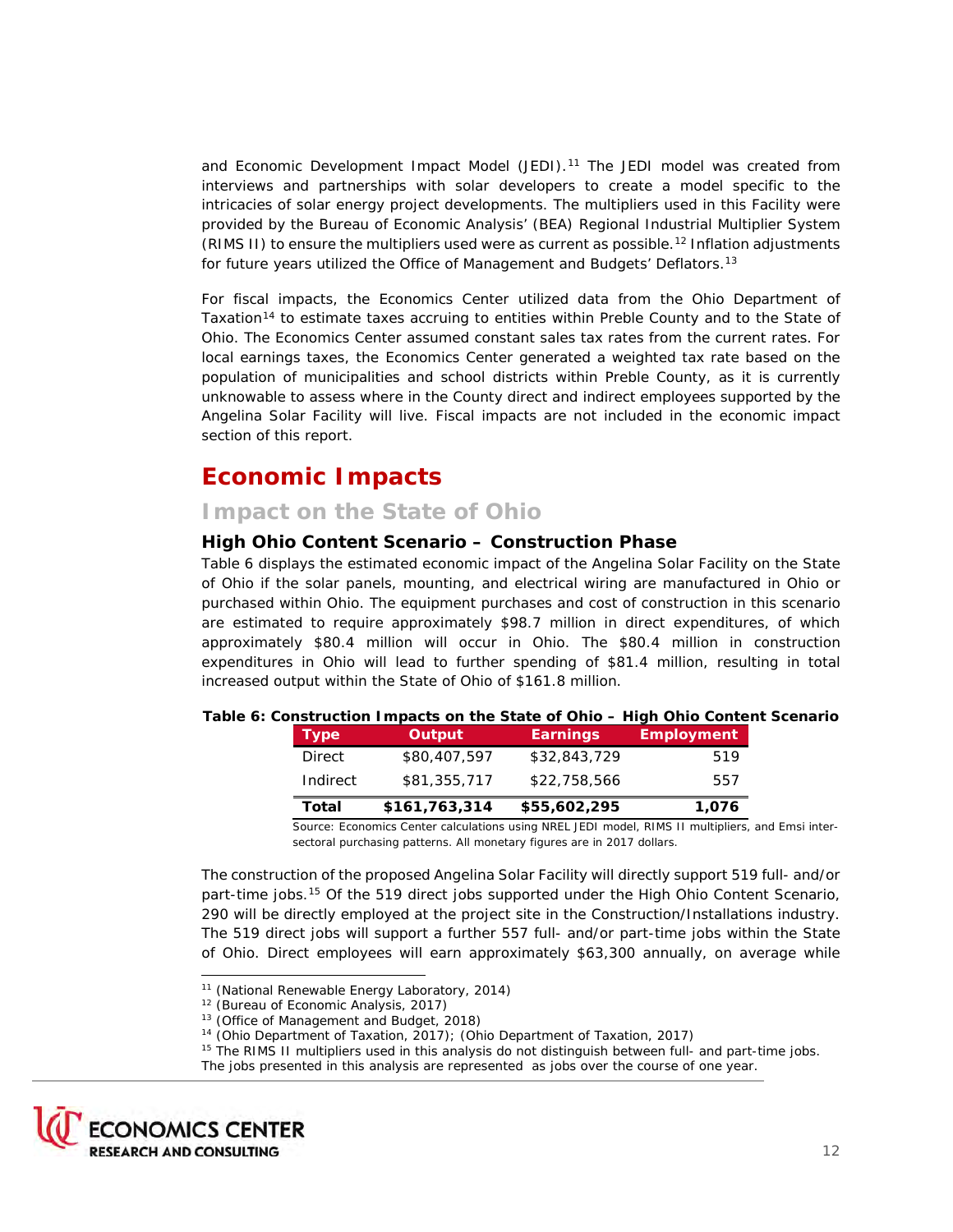indirect employees will earn \$40,900 annually, on average. Of the 557 indirect jobs supported by the project, 144 will be supported by the Construction/Installations industry, 229 indirect jobs will be supported from Semiconductor Manufacturing (which includes solar panels), and 73 will be supported by the Fabricated Metals Manufacturing. A breakdown of direct, indirect and total employment by economic sector supported during the construction phase under the High Ohio Content Scenario is detailed in Table 7.

|                                                  |               | <b>Jobs</b>     |              |
|--------------------------------------------------|---------------|-----------------|--------------|
| <b>Industry</b>                                  | <b>Direct</b> | <b>Indirect</b> | <b>Total</b> |
| Construction/Installations                       | 290           | 144             | 434          |
| <b>Fabricated Metals</b>                         | 35            | 73              | 108          |
| <b>Energy Wire</b><br>Manufacturing              | 8             | 19              | 27           |
| Wholesale Trade                                  | 35            | 55              | 90           |
| Retail Trade                                     | 16            | 10              | 26           |
| Transportation and<br>Utilities                  | $\mathcal{P}$ | 5               | 7            |
| Office Services                                  | 13            | 12              | 25           |
| Architectural and<br><b>Engineering Services</b> | 1             | 1               | 2            |
| <b>Other Services</b>                            | 13            | 9               | 22           |
| Government                                       | Ω             | ∩               | റ            |
| Semiconductor<br>Manufacturing                   | 106           | 228             | 334          |
| <b>Total</b>                                     | 519           | 557             | 1,076        |

#### **Table 7: Employment by Economic Sector in the State of Ohio, High Ohio Content Scenario- Construction Phase**

 Source: Economics Center calculations using NREL JEDI model, RIMS II multipliers, and Emsi inter-sectoral purchasing patterns. Values may not sum due to rounding.

## <span id="page-13-0"></span>**High Ohio Content Scenario – Operations Phase**

During the operations phase of the Angelina Solar Facility, operation and maintenance activities will increase economic output in the State of Ohio by nearly \$574,000 annually and directly employ 11 full- and/or part-time technicians, managers, and others as a result of the generation site, as shown in Table 8. The direct spending will generate an additional indirect impact of nearly \$1.8 million within the State of Ohio, for a total annual impact of approximately \$2.3 million. The 11 direct employees are expected to earn approximately \$52,140 annually while the 11 indirect employees supported by the Facility's operations will earn approximately \$41,700 each year. Overall, 22 full- and/or part-time jobs are expected to be supported each year during the operation of the Angelina Solar Facility.

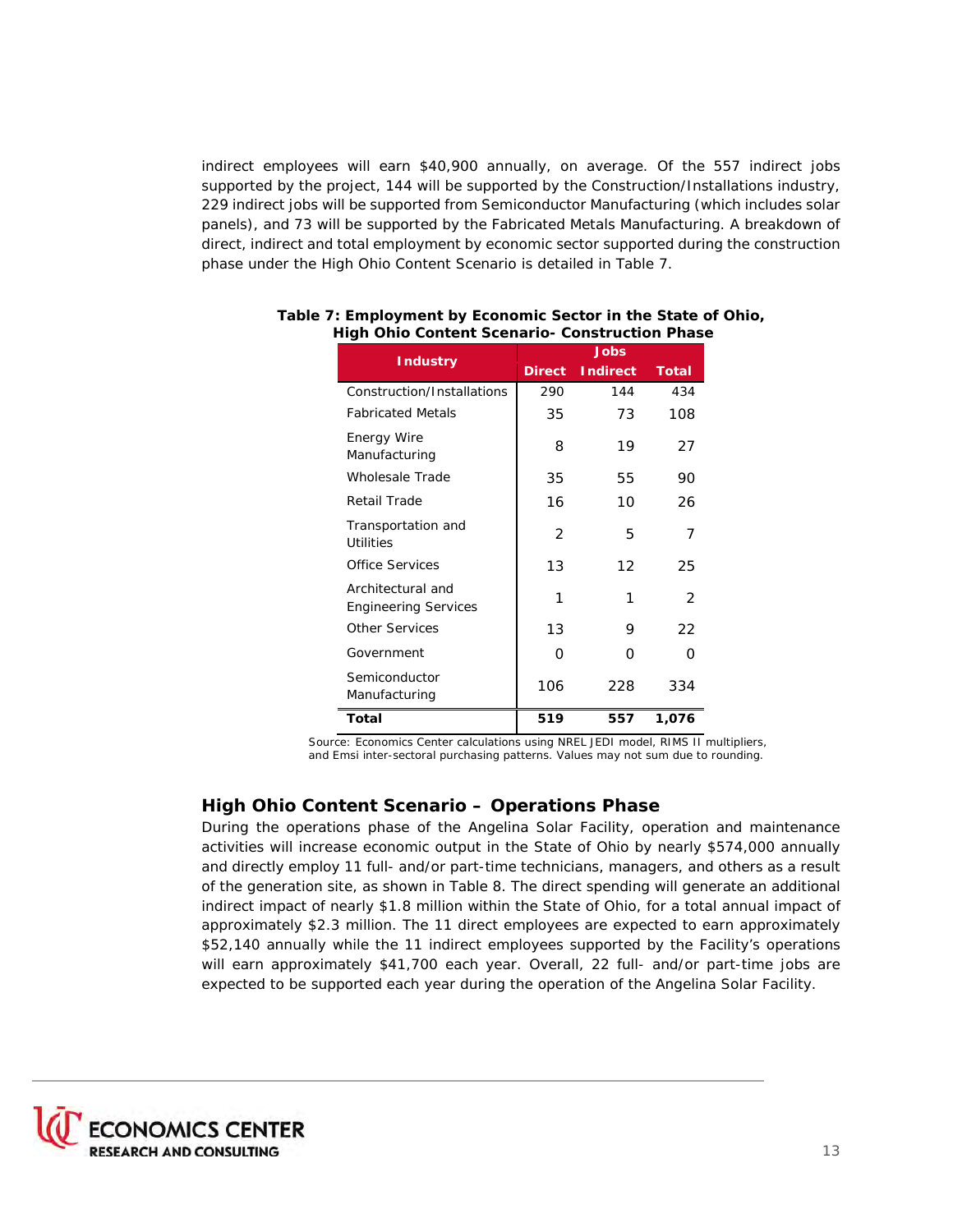| <b>Type</b> | <b>Output</b> | <b>Earnings</b> | <b>Employment</b> |
|-------------|---------------|-----------------|-------------------|
| Direct      | \$573,542     | 573.542         | 11                |
| Indirect    | \$1,773,180   | \$478,938       | 11                |
| Total       | \$2,346,722   | 1,052,480       | 22                |

#### **Table 8: Operations Impacts on the State of Ohio – High Ohio Content Scenario**

Source: Economics Center calculations using NREL JEDI model, RIMS II multipliers, and Emsi inter-sectoral purchasing patterns. All monetary figures are in 2017 dollars.

### <span id="page-14-0"></span>**Base-Case Scenario – Construction Phase**

Under the scenario in which the solar modules and mounting are neither purchased from nor manufactured by an Ohio-based company, the total economic benefits to Ohio during the construction of the Angelina Solar Facility will be approximately \$50.2 million, as shown in Table 9. The Facility will require direct expenditures of more than \$21.9 million within the State of Ohio for construction and the purchases of other materials. These direct purchases will cause a further \$28.3 million in indirect impact within the State for a total economic output of \$50.2 million.

#### **Table 9: Construction Impacts on the State of Ohio – Base-Case Scenario Type Output Earnings Employment**

| <u>i ype</u> | Output                                                                            | carnings     | <b>Employment</b> |
|--------------|-----------------------------------------------------------------------------------|--------------|-------------------|
| Direct       | \$21,907,597                                                                      | \$17,672,405 | 327               |
| Indirect     | \$28,265,306                                                                      | \$7,692,658  | 191               |
| Total        | \$50,172,903                                                                      | \$25,365,063 | 518               |
|              | Source: Economics Center calculations using NREL JEDI model. RIMS II multipliers. |              |                   |

Source: Economics Center calculations using NREL JEDI model, RIMS II multipliers, and Emsi inter-sectoral purchasing patterns. All monetary figures are in 2017 dollars.

Approximately 327 full- and/or part-time jobs will be directly supported in the State of Ohio during the Facility's construction, under the Base-Case Scenario, with average annual earnings of \$54,000. Of those 327 direct jobs, 290 will be directly employed at the project site in Preble County in the Construction/Installation Industry. The 191 indirect jobs supported by the construction of the Facility will earn annual wages of approximately \$40,275, on average. Of the 191 indirect jobs supported by the project, 144 will be supported by the Construction/Installations industry, 19 indirect jobs will be supported from Energy Wire Manufacturing, and five will be supported by the Wholesale Trade Industry. A breakdown of direct, indirect and total employment by economic sector supported during the construction phase under the Base-Case Content Scenario is detailed in Table 10.

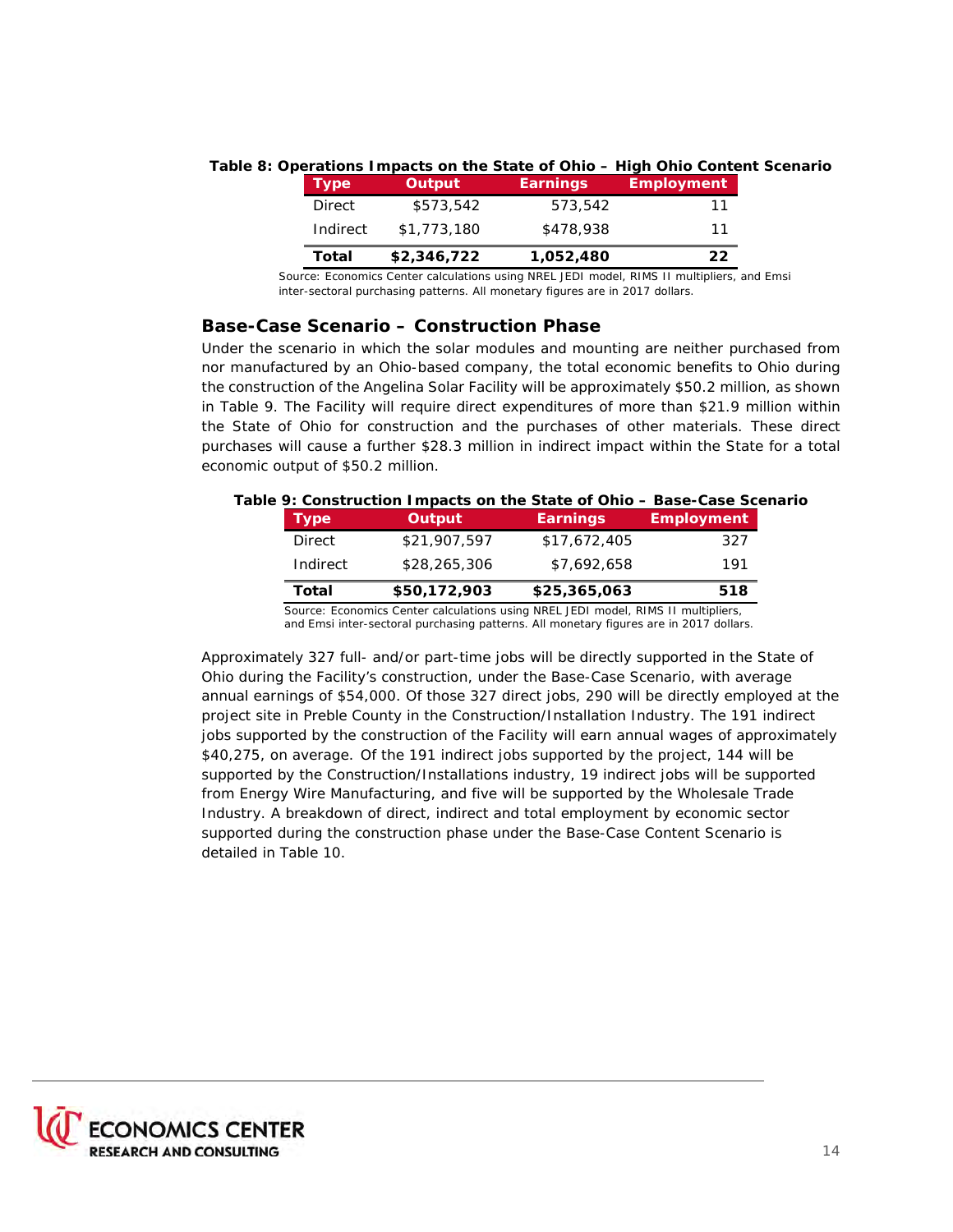|                                                  | Jobs          |                 |              |  |
|--------------------------------------------------|---------------|-----------------|--------------|--|
| <b>Industry</b>                                  | <b>Direct</b> | <b>Indirect</b> | <b>Total</b> |  |
| Construction/Installations                       | 290           | 144             | 434          |  |
| <b>Fabricated Metals</b>                         | Ω             | O               | Ω            |  |
| Energy Wire<br>Manufacturing                     | 8             | 19              | 27           |  |
| Wholesale Trade                                  | 3             | 5               | 8            |  |
| Retail Trade                                     | O             | O               | U            |  |
| Transportation and<br>Utilities                  | ∩             | O               | U            |  |
| Office Services                                  | 12            | 13              | 25           |  |
| Architectural and<br><b>Engineering Services</b> | 1             | 1               | 2            |  |
| <b>Other Services</b>                            | 13            | 9               | 22           |  |
| Government                                       | Ω             | O               | ∩            |  |
| Semiconductor<br>Manufacturing                   | $\Omega$      | O               | U            |  |
| Total                                            | 327           | 191             | 518          |  |

#### **Table 10**: **Employment by Economic Sector in the State of Ohio, Base-Case Scenario- Construction Phase**

Source: Economics Center calculations using NREL JEDI model, RIMS II multipliers, and Emsi inter-sectoral purchasing patterns.

## <span id="page-15-0"></span>**Base-Case Scenario – Operations Phase**

Under this scenario, the operations expenditures of the proposed facility will employ 11 technicians and other workers within the State of Ohio with average annual wages of \$52,140. The expenditures necessary to maintain the Facility will increase output in Ohio by approximately \$574,000 each year, as shown in Table 11. These direct expenditures will lead to a further \$960,400 in purchases each year and will support eight full- and/or parttime jobs in Ohio, earning approximately \$37,770, on average. In total, Ohio's economy will benefit from more than \$1.5 million in increased economic activity and 19 full- and/or part-time jobs with nearly \$857,000 in earnings.

## **Table 11: Operations Impacts on the State of Ohio – Base-Case Scenario**

| Type     | Output      | <b>Earnings</b> | <b>Employment</b> |
|----------|-------------|-----------------|-------------------|
| Direct   | \$573,542   | \$573,542       | 11                |
| Indirect | \$960,403   | \$283,401       | 8                 |
| Total    | \$1,533,945 | \$856,943       | 19                |

 Source: Economics Center calculations using NREL JEDI model, RIMS II multipliers, and Emsi inter-sectoral purchasing patterns. All monetary figures are in 2017 dollars.

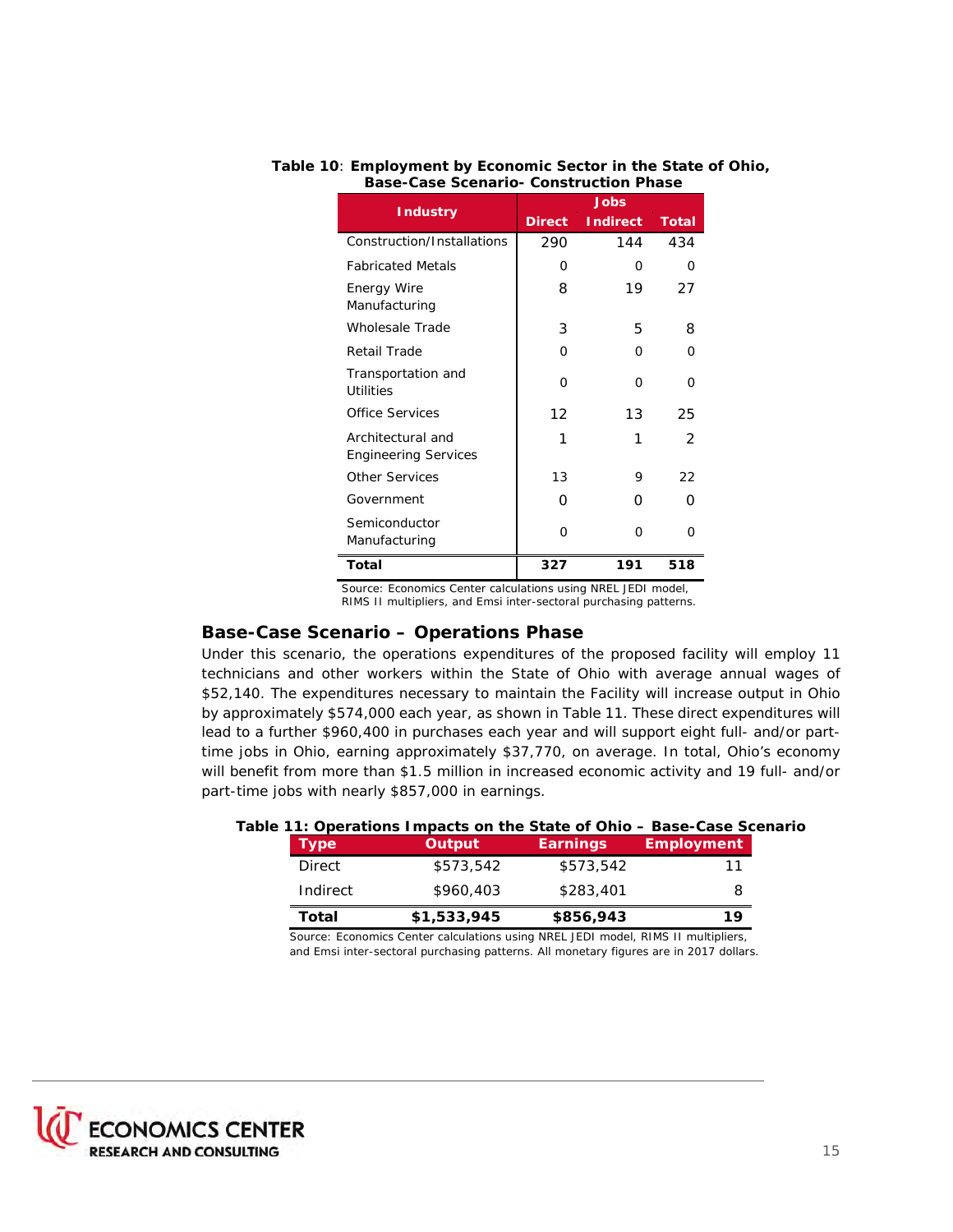## <span id="page-16-0"></span>**Impact on Preble County**

#### <span id="page-16-1"></span>**Construction Phase**

The economic impacts of the construction phase of the Angelina Solar Facility on Preble County are shown in Table 12. The construction of the Facility will require the direct expenditures of \$19.1 million in the Preble County economy and directly support 311 full-and/or part-time workers during the construction phase.<sup>[16](#page-16-2)</sup> The direct expenditures for the construction of the Facility, in turn, will cause the further spending of \$5.7 million for a total impact in Preble County of \$24.8 million. The workers directly engaged in the construction of the Facility are estimated to earn an average wage of approximately \$54,490 annually, while the 41 indirect employees supported by the Facility's construction will earn \$34,496, annually, on average.

| Table 12: Construction Impacts on Preble County                                      |              |                 |                   |  |
|--------------------------------------------------------------------------------------|--------------|-----------------|-------------------|--|
| <b>Type</b>                                                                          | Output       | <b>Earnings</b> | <b>Employment</b> |  |
| <b>Direct</b>                                                                        | \$19,110,000 | \$16,947,112    | 311               |  |
| Indirect                                                                             | \$5,691,204  | \$1,414,350     | 41                |  |
| Total                                                                                | \$24,801,204 | \$18,361,462    | 352               |  |
| Course, Feanamics Conter soleulations using NDFL JEDJ meadel. DIMC H multipliers, an |              |                 |                   |  |

 Source: Economics Center calculations using NREL JEDI model, RIMS II multipliers, and Emsi inter-sectoral purchasing patterns. All monetary figures are in 2017 dollars.

As shown in Table 13, of those 311 direct jobs, 290 will be directly employed at the project site in the Construction/Installation Industry. Of the 41 indirect jobs supported by the project, 37 will be supported by the Construction/Installations industry, 2 indirect jobs will be supported each in the Office Services and Other Services Industries. A breakdown of direct, indirect and total employment by economic sector supported during the construction phase under the Base-Case Content Scenario is detailed in Table 10.

<span id="page-16-2"></span>i, <sup>16</sup> This scenario assumes that the mounting, solar modules, electrical equipment, inverters, and other supplies are manufactured and purchased from entities outside of Preble County. Approximately 50 percent of permitting costs are assumed to occur within Preble County.

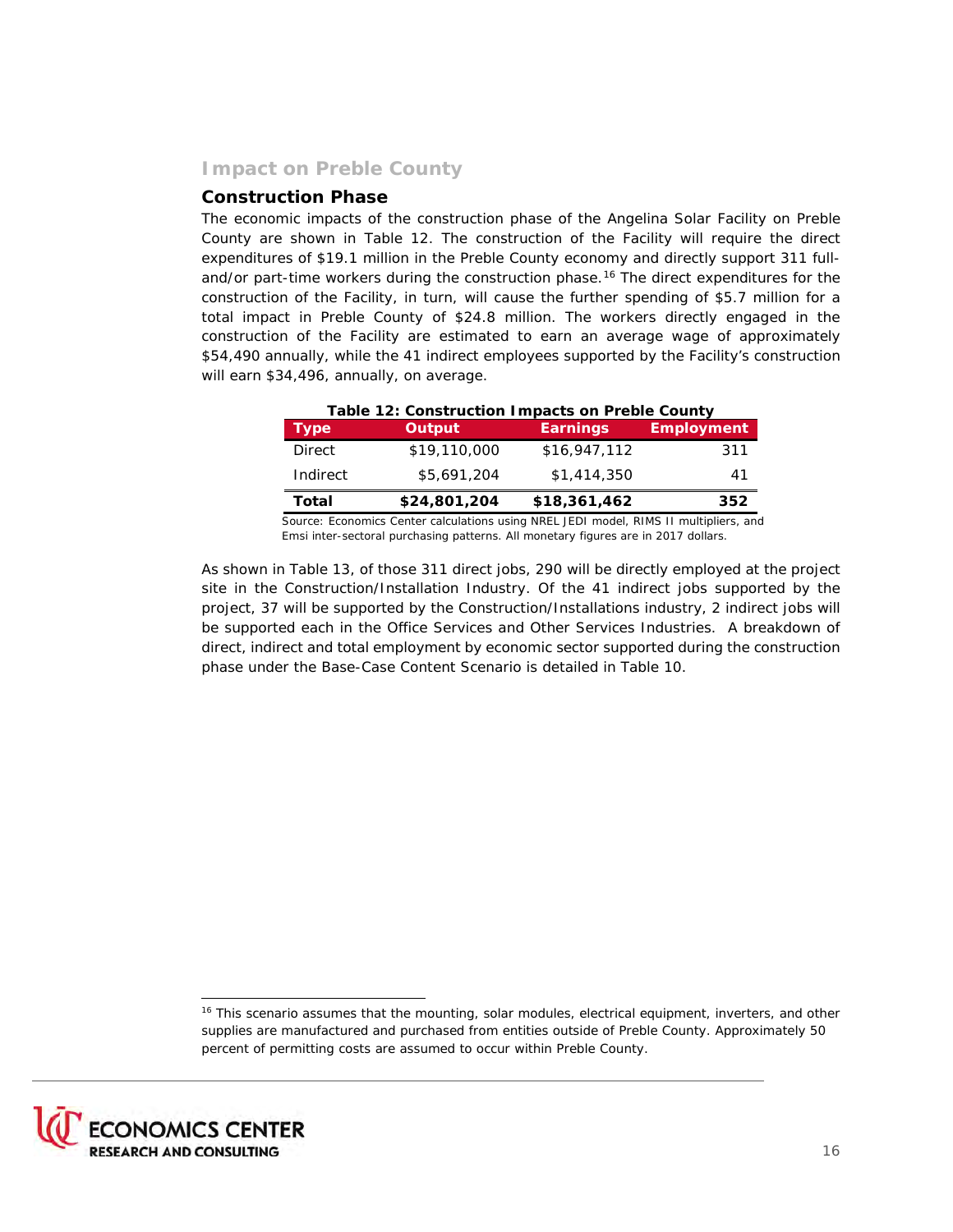|                                                  | Jobs          |                 |              |  |
|--------------------------------------------------|---------------|-----------------|--------------|--|
| Industry                                         | <b>Direct</b> | <b>Indirect</b> | <b>Total</b> |  |
| Construction/Installations                       | 290           | 37              | 327          |  |
| <b>Fabricated Metals</b>                         | Ω             | O               | Ω            |  |
| Energy Wire<br>Manufacturing                     | O             | 0               | U            |  |
| Wholesale Trade                                  | 1             | O               | 1            |  |
| Retail trade                                     | U             | O               | ∩            |  |
| Transportation and<br>Utilities                  | O             | O               | ∩            |  |
| Office Services                                  | 9             | $\mathcal{P}$   | 11           |  |
| Architectural and<br><b>Engineering Services</b> | 1             | O               | 1            |  |
| Other services                                   | 10            | $\mathcal{P}$   | 12           |  |
| Government                                       | U             | O               | ∩            |  |
| Semiconductor<br>manufacturing                   | O             | O               | ∩            |  |
| Total                                            | 311           | 41              | 352          |  |

#### **Table 13: Employment by Economic Sector in Preble County, Construction Phase**

Source: Economics Center calculations using NREL JEDI model, RIMS II multipliers, and Emsi inter-sectoral purchasing patterns.

## <span id="page-17-0"></span>**Operations Phase**

The operation of the facility will employ approximately 11 individuals as technicians, managers, and other administrative functions and will cause approximately \$574,000 annually in expenditures in Preble County, as shown in Table 14. Because all of the equipment necessary for the maintenance of the plant are assumed to be purchased outside of Preble County, the earnings of the employees at the facility are equivalent to the expected economic output of the facility. On average, Facility employees are estimated to earn \$52,490 annually while the indirect employees supported by the take-home pay of Angelina employees are estimated to earn \$28,190 each year. The project site's landowners will further benefit from the project through \$ annually in lease payments for the use of the land.

| Table 14: Operations Impacts on Preble County |           |                 |                   |  |
|-----------------------------------------------|-----------|-----------------|-------------------|--|
| <b>Type</b>                                   | Output    | <b>Earnings</b> | <b>Employment</b> |  |
| <b>Direct</b>                                 | \$574,422 | \$573,542       | 11                |  |
| Indirect                                      | \$211,976 | \$56,378        |                   |  |
| Total                                         | \$785,518 | \$629,920       | 13                |  |

 Source: Economics Center calculations using NREL JEDI model, RIMS II multipliers, and Emsi inter-sectoral purchasing patterns. All monetary figures are in 2017 dollars.

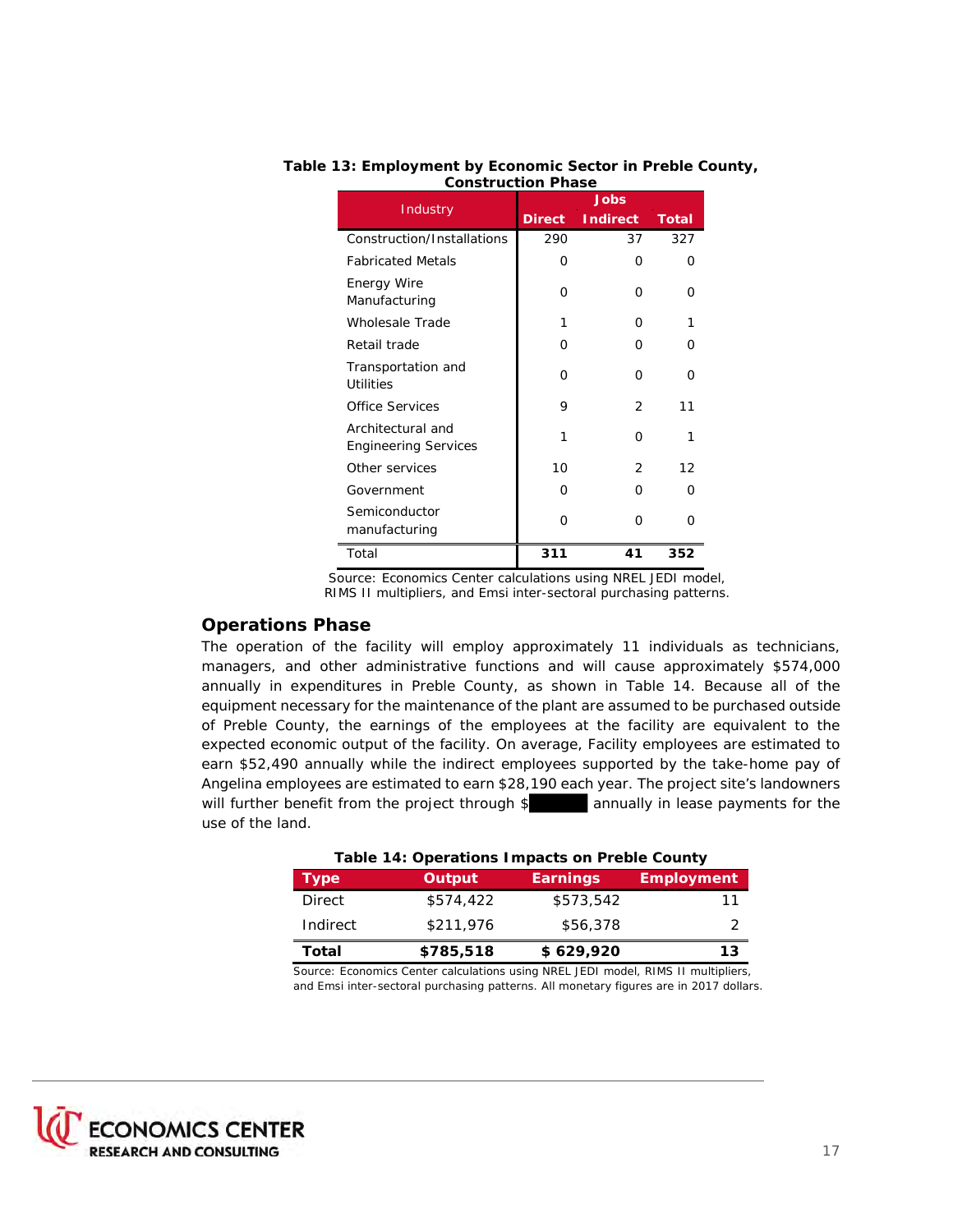# <span id="page-18-0"></span>**Fiscal Impacts**

In addition to the economic benefits demonstrated above, the proposed Angelina Solar Facility in Preble County will benefit local schools, municipal governments, county governments, and the State of Ohio through payments made in lieu of property taxes, as well as the sales and earnings taxes paid by the direct and indirect employees of the solar facility.

An estimated \$719,200 is expected to be paid to Preble County each year for the duration of the life of the Facility as payments in lieu of taxes (PILOT), shown in Table 15. According to the Ohio Revised Code Chapter 5727, certain solar facilities are exempt from tangible personal property and real property tax. Instead, annual payments in lieu of these taxes are required to be paid to the County Treasurer each year.<sup>[17](#page-18-2)</sup>

| Table 15: Payments in Lieu of Property Taxes |  |
|----------------------------------------------|--|
| Correspondent Fatter Dermeant                |  |

| <b>Government Entity Payment</b> |           |
|----------------------------------|-----------|
| Preble County                    | \$719,200 |
|                                  |           |

Source: Angelina Solar I, LLC

Table 16 quantifies the fiscal benefits to state and local entities under the High Ohio Content Scenario, in which the solar panels and racking are purchased within Ohio while Table 17 displays the fiscal benefits under the scenario where the panels and racking are purchased outside of Ohio. According to the Ohio Department of Taxation, sales taxes are not levied on purchases made for electricity generation facilities.<sup>[18](#page-18-1)</sup> Therefore, the sales tax estimates shown are purely the result of the take-home pay of the employees supported by the construction and operation of the facility.

The fiscal benefits of the proposed Facility will largely accrue during the construction phase of the Facility but will continue throughout the life of the Facility. Under the High Ohio Content Scenario, the State of Ohio is estimated to receive \$869,620 in sales tax revenues during the construction phase of the Facility and more than \$1.7 million in earnings taxes. Once in operation, the State of Ohio is expected to receive approximately \$41,000 each year, \$16,461 in sales taxes and \$24,195 in earnings taxes. Schools in Preble County are estimated to receive approximately \$250,000 during construction, and nearly \$8,500 annually once the site is in operation. Local jurisdictions will benefit from an estimated \$114,600 in tax revenues during the construction phase and nearly \$4,000 annually during the Facility's operation.

<sup>17</sup> (LAWriter, 2006)

<sup>18</sup> (Ohio Department of Taxation, 2017)

<span id="page-18-2"></span><span id="page-18-1"></span>

-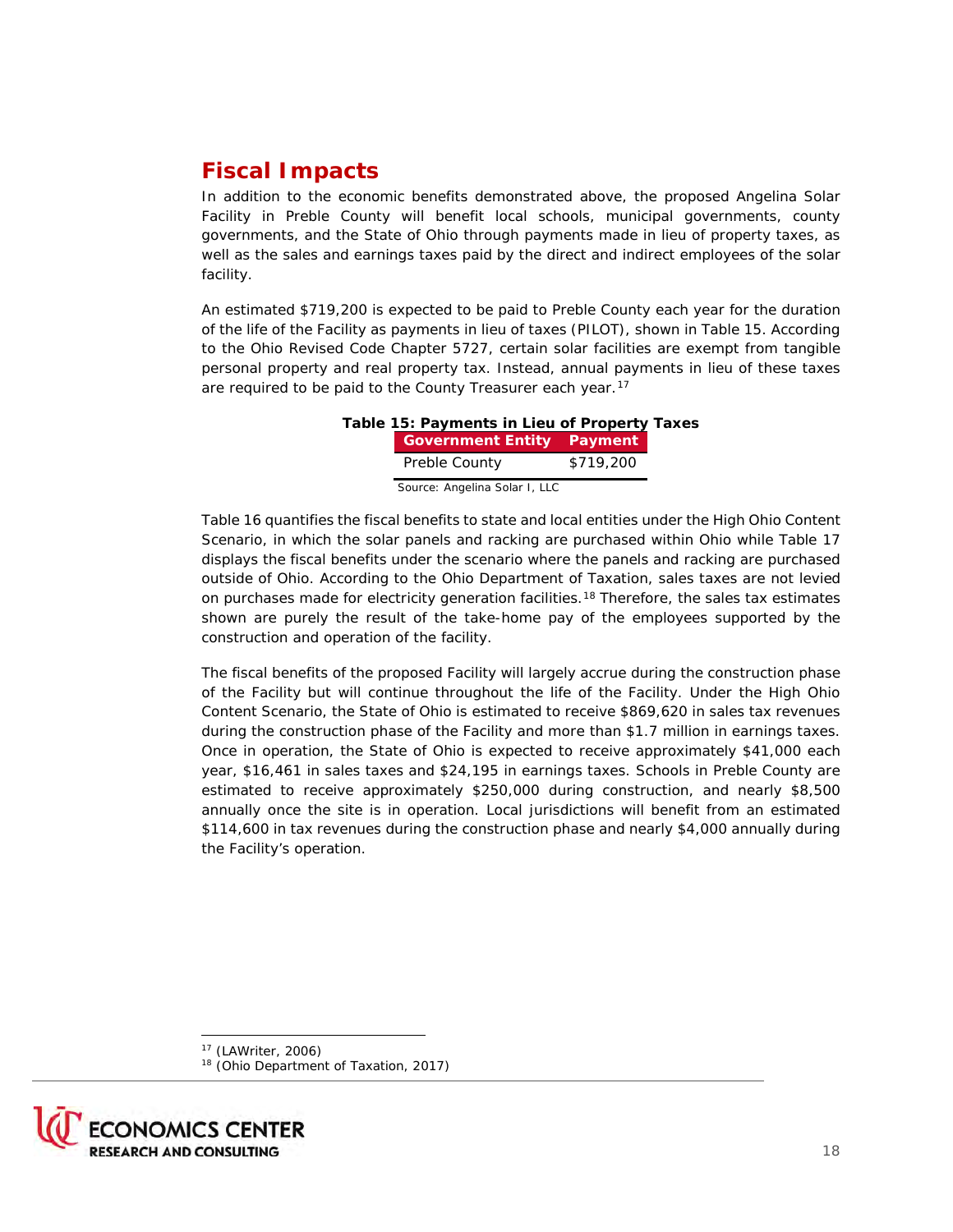|              | Table 16: Sales and Earnings Tax Impact of the High Ohio Content Scenario |              |                 |             |  |
|--------------|---------------------------------------------------------------------------|--------------|-----------------|-------------|--|
| <b>Phase</b> | Type                                                                      | <b>Sales</b> | <b>Earnings</b> | Total       |  |
|              | Schools                                                                   | \$0          | \$248,995       | \$248,995   |  |
| Construction | Local Jurisdictions                                                       | \$74,915     | \$39,661        | \$114,576   |  |
|              | State                                                                     | \$869,620    | \$1,715,748     | \$2,585,368 |  |
|              | <b>Schools</b>                                                            | \$0          | \$8,542         | \$8,542     |  |
| Operations   | Local Jurisdictions                                                       | \$2,570      | \$1,361         | \$3,931     |  |
|              | State                                                                     | \$16,461     | \$24,195        | \$40,656    |  |

Source: Economics Center calculations using NREL JEDI model, RIMS II multipliers, and Emsi inter-sectoral purchasing patterns. All monetary figures are in 2017 dollars.

Because the equipment necessary for the operation of the Angelina Solar Facility is assumed to not be manufactured nor purchased within Preble County, there is no assumed difference in the fiscal impact accruing to school and local municipal entities in the County. However, the State of Ohio is estimated to receive approximately \$1.0 million as a result of the construction of the Facility under the Base-Case Scenario and nearly \$34,000 in earnings and sales tax revenues each year during the operations phase of the Facility. Annually, while the Facility is anticipated to generate an estimated \$8,542 for the local schools and another \$3,931 for local jurisdictions due to its operations expenditures.

| <b>Phase</b> | <b>Type</b>         | <b>Sales</b> | <b>Earnings</b> | <b>Total</b> |
|--------------|---------------------|--------------|-----------------|--------------|
|              | <b>Schools</b>      | \$0          | \$248,995       | \$248,995    |
| Construction | Local Jurisdictions | \$74,915     | \$39,661        | \$114,576    |
|              | State               | \$396,710    | \$607,675       | \$1,004,385  |
|              | <b>Schools</b>      | \$0          | \$8,542         | \$8,542      |
| Operations   | Local Jurisdictions | \$2,570      | \$1,361         | \$3,931      |
|              | State               | \$13,403     | \$20,506        | \$33,909     |

Source: Economics Center calculations using NREL JEDI model, RIMS II multipliers, and Emsi intersectoral purchasing patterns. All monetary figures are in 2017 dollars.

# <span id="page-19-0"></span>**Supply Chain Analysis**

The solar industry indirectly supports numerous economic sectors throughout the United States. Table 18, below, shows the industry purchases of the solar electric industry (NAICS 221114) within the United States in 2017, according to Emsi. Inter-industry purchases within Ohio are not currently available due to the nascent status of the solar electric industry within the state. As the businesses the solar industry supports through their purchases buy goods and services purchase goods themselves, other industries benefit from the growth of the solar industry throughout the United States. For example, solar energy developers indirectly support the providers of the raw materials that are required to manufacture solar panels, electrical equipment, and other supplies beyond the direct suppliers of the solar industry.

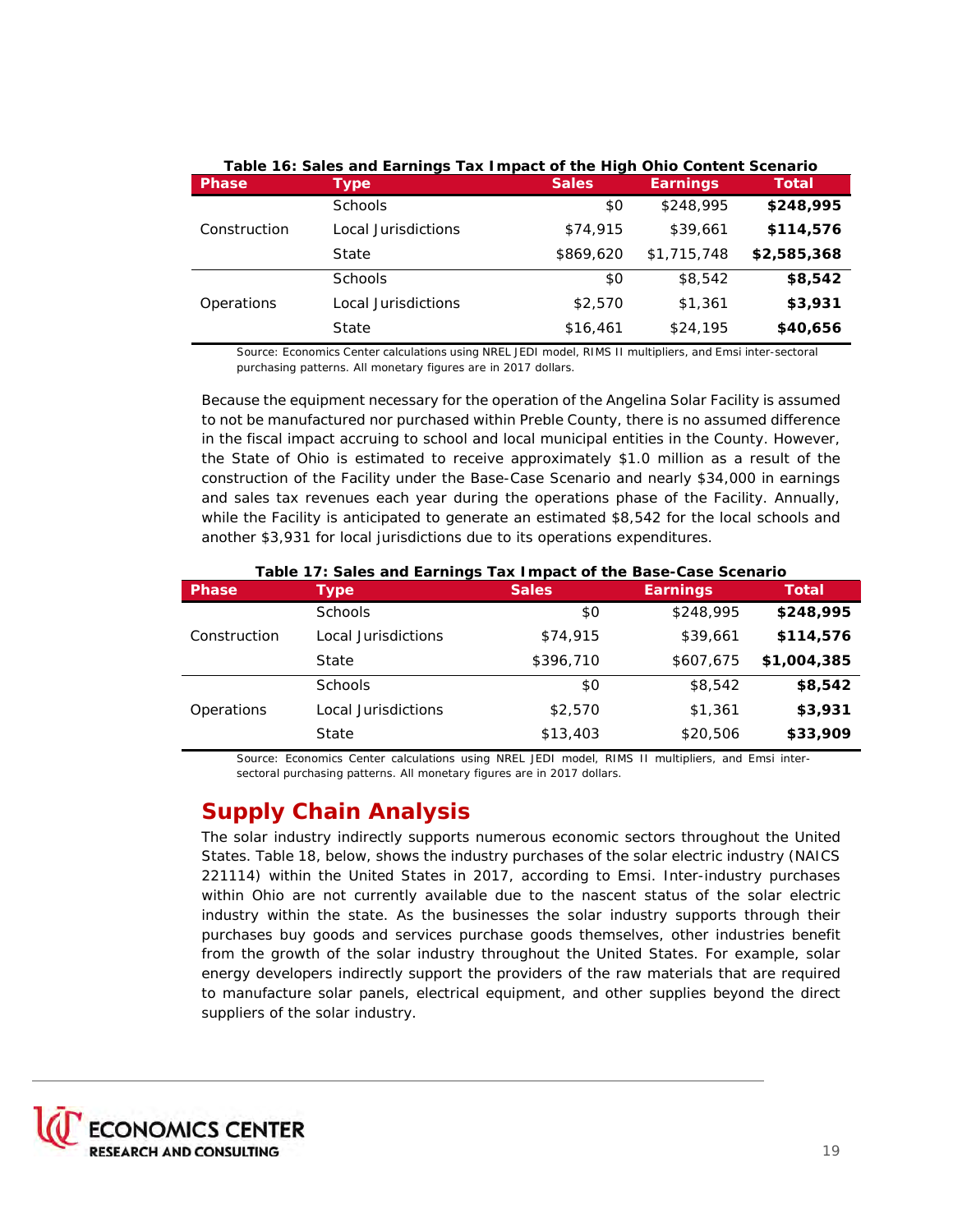The economic sectors that benefitted most in 2017 from the solar electricity industry in the United States are transportation and warehousing (18.2%), manufacturing (17.4%), and mining, quarrying, and oil and gas extraction (16.5%). Together, these top three industries supported by the solar electricity industry receive more than half of the purchases.

|              | Table 18: Solar Electric Purchases in the United States, 2017                           |                  |            |
|--------------|-----------------------------------------------------------------------------------------|------------------|------------|
| <b>NAICS</b> | <b>Industry</b>                                                                         | <b>Purchases</b> | % of Total |
| 48           | Transportation and Warehousing                                                          | \$77,954,340     | 18.2%      |
| 31           | Manufacturing                                                                           | \$74,460,597     | 17.4%      |
| 21           | Mining, Quarrying, and Oil and Gas Extraction                                           | \$70,865,299     | 16.5%      |
| 54           | Professional, Scientific, and Technical Services                                        | \$43,961,040     | 10.3%      |
| 56           | Administrative<br>Waste<br>and<br>Support<br>and<br>Management and Remediation Services | \$30,167,417     | 7.0%       |
| 52           | Finance and Insurance                                                                   | \$26,092,502     | 6.1%       |
| 23           | Construction                                                                            | \$25,770,456     | 6.0%       |
| 42           | <b>Wholesale Trade</b>                                                                  | \$18,757,416     | 4.4%       |
| 53           | Real Estate and Rental and Leasing                                                      | \$14,845,814     | 3.5%       |
| 22           | <b>Utilities</b>                                                                        | \$12,692,858     | 3.0%       |
| 51           | Information                                                                             | \$11,985,238     | 2.8%       |
| 72           | Accommodation and Food Services                                                         | \$9,742,214      | 2.3%       |
| 44           | <b>Retail Trade</b>                                                                     | \$4,757,099      | 1.1%       |
| 11           | Agriculture, Forestry, Fishing and Hunting                                              | \$1,673,106      | 0.4%       |
| 71           | Arts, Entertainment, and Recreation                                                     | \$1,594,040      | 0.4%       |
| 61           | <b>Educational Services</b>                                                             | \$1,047,795      | 0.2%       |
| 81           | Other Services (except Public Administration)                                           | \$901,967        | 0.2%       |
| 90           | Government                                                                              | \$621,025        | 0.1%       |
| 55           | Management of Companies and Enterprises                                                 | \$328,865        | 0.1%       |
| 62           | <b>Health Care and Social Assistance</b>                                                | \$295,751        | 0.1%       |
| <b>Total</b> |                                                                                         | \$428,514,839    | 100%       |

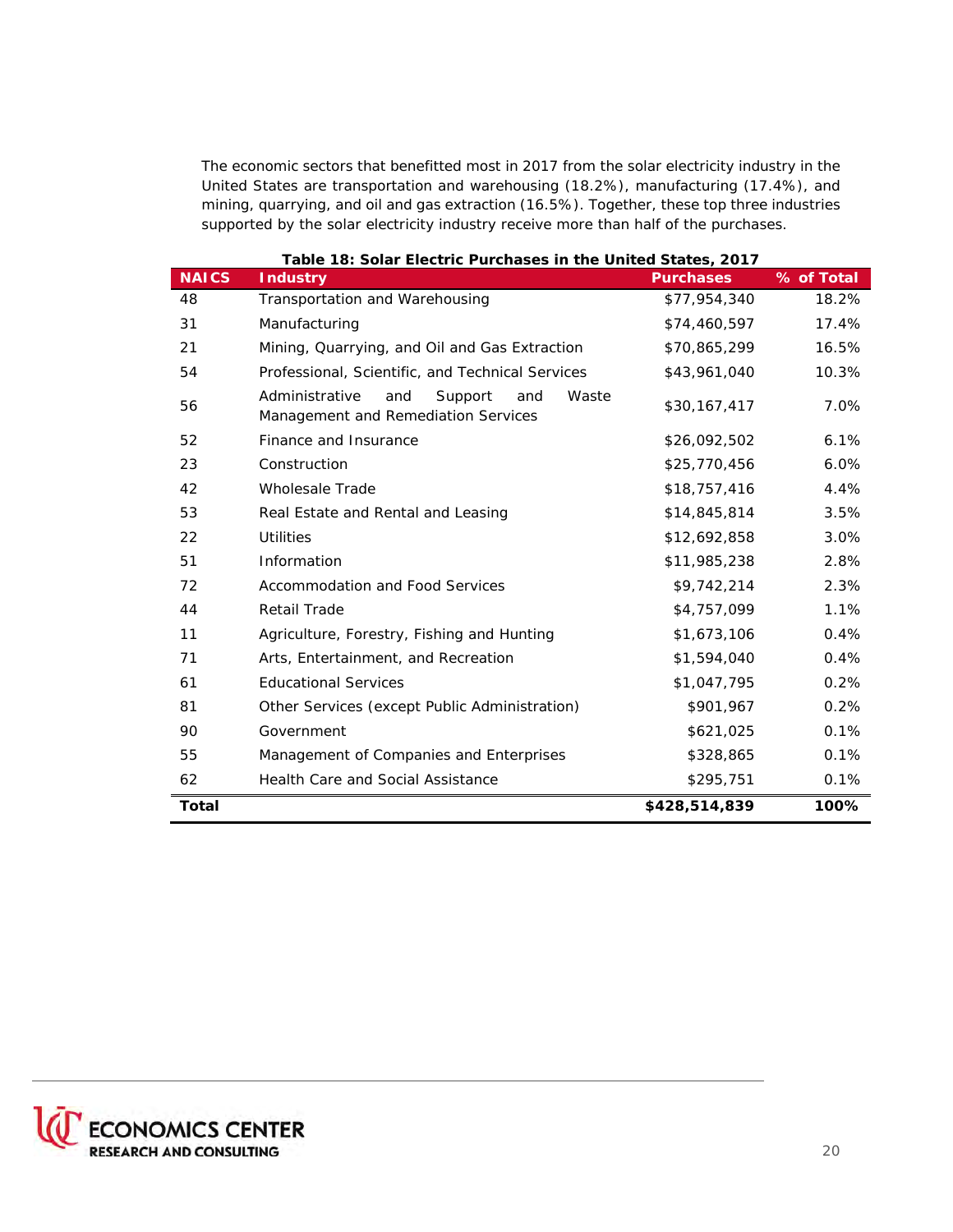# <span id="page-21-0"></span>**Conclusion**

The construction and operation of a solar electricity generation facility in Preble County will provide benefits to the local and state economy as well as benefit local, county, and state governments through increased tax revenues. The construction impacts will consist of onetime benefits of \$175.3 million if most of the composite materials are manufactured and made in Ohio, or \$64.0 million if the panels and racking are purchased and manufactured elsewhere. Preble County will experience increased economic activity of \$32.7 million during the construction phase and approximately \$790,000 each year during the operation of the Facility.

The Angelina Solar Facility will benefit local and state governments through increased tax revenues. The construction phase will generate up to \$2.9 million in one-time tax revenues to local, County, and State governments. Additionally, operations expenditures will provide local jurisdictions and the State with up to approximately \$53,000 each year for the expected 40-year life of the Facility. Lastly, Preble County will receive an annual PILOT of \$719,200 from the Angelina Solar Facility and participating landowners will receive annual payments of approximately \$ . The Angelina Solar Facility has the opportunity to generate positive economic benefits to Preble County and Ohio by increasing economic activity, diversifying local income, and providing clean renewable energy to the electric grid.

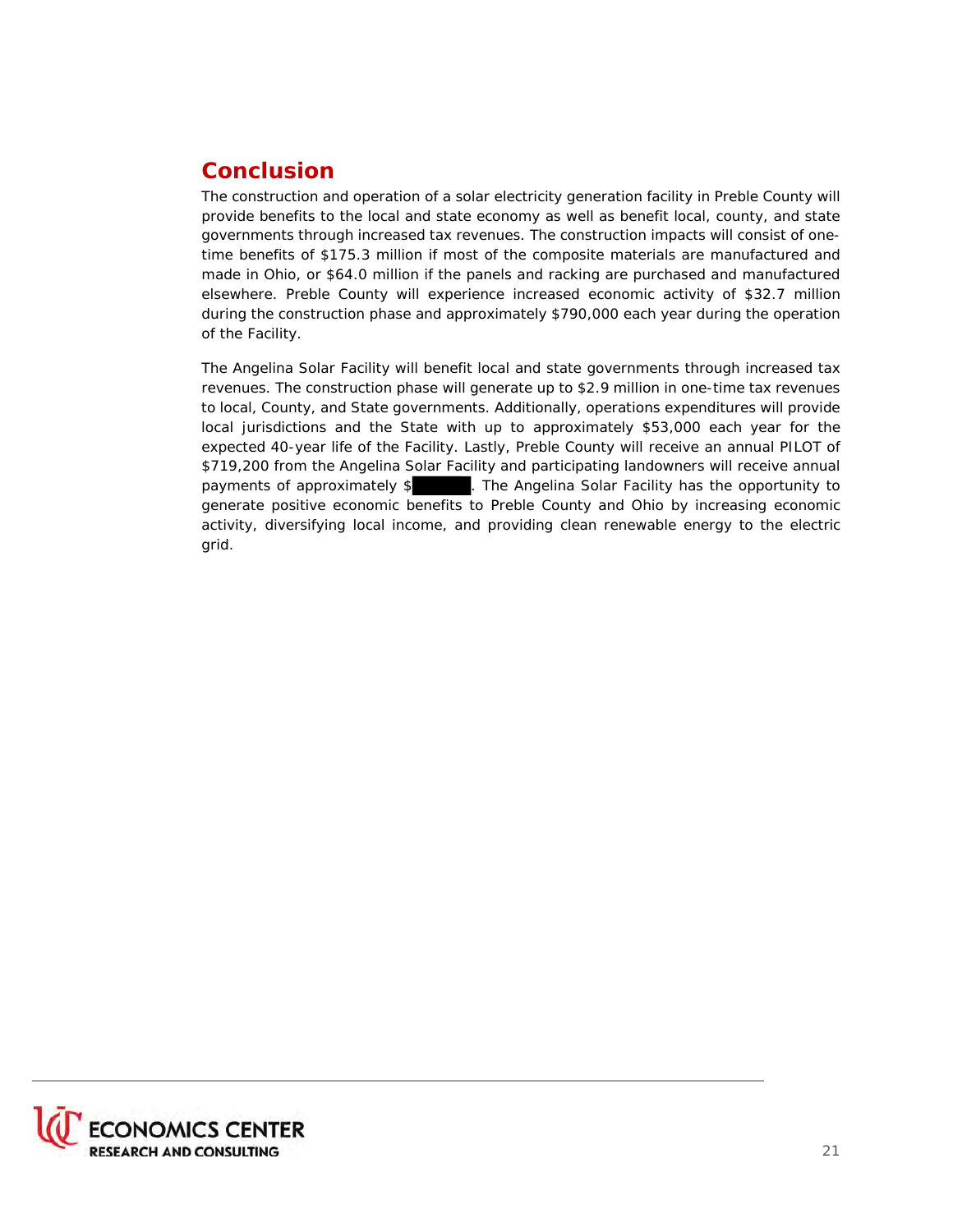<span id="page-22-0"></span>

| <b>Appendix A: Industry Employment</b> |  |  |
|----------------------------------------|--|--|
|                                        |  |  |

| Table 19: Construction Phase Employment by Economic Sector |                      |                 |              |                       |                 |                |                          |                 |              |  |  |  |
|------------------------------------------------------------|----------------------|-----------------|--------------|-----------------------|-----------------|----------------|--------------------------|-----------------|--------------|--|--|--|
| <b>Industry</b>                                            | <b>Preble County</b> |                 |              | <b>Ohio Base-Case</b> |                 |                | <b>Ohio High Content</b> |                 |              |  |  |  |
|                                                            | <b>Direct</b>        | <b>Indirect</b> | <b>Total</b> | <b>Direct</b>         | <b>Indirect</b> | <b>Total</b>   | <b>Direct</b>            | <b>Indirect</b> | <b>Total</b> |  |  |  |
| Construction/Installations                                 | 290                  | 37              | 327          | 290                   | 144             | 434            | 290                      | 144             | 434          |  |  |  |
| <b>Fabricated Metals</b>                                   | O                    | $\mathbf 0$     | 0            | $\mathbf 0$           | $\mathbf 0$     | 0              | 35                       | 73              | 108          |  |  |  |
| Energy Wire<br>Manufacturing                               | $\overline{O}$       | $\mathbf 0$     | $\mathbf{O}$ | 8                     | 19              | 27             | 8                        | 19              | 27           |  |  |  |
| Wholesale Trade                                            |                      | 0               | 1            | 3                     | 5               | 8              | 35                       | 55              | 90           |  |  |  |
| Retail Trade                                               | O                    | 0               | 0            | $\Omega$              | 0               | $\Omega$       | 16                       | 10              | 26           |  |  |  |
| Transportation and<br><b>Utilities</b>                     | $\overline{O}$       | $\mathbf 0$     | $\Omega$     | $\Omega$              | $\mathbf 0$     | $\Omega$       | 2                        | 5               | 7            |  |  |  |
| <b>Office Services</b>                                     | 9                    | $\overline{2}$  | 11           | 12                    | 13              | 25             | 13                       | 12              | 25           |  |  |  |
| Architectural and<br><b>Engineering Services</b>           | 1                    | $\mathbf 0$     | 1            |                       | 1               | $\overline{2}$ | 1                        |                 | 2            |  |  |  |
| Other services                                             | 10                   | 2               | 12           | 13                    | 9               | 22             | 13                       | 9               | 22           |  |  |  |
| Government                                                 | O                    | $\mathbf 0$     | $\mathbf{O}$ | $\mathbf 0$           | $\mathbf 0$     | 0              | $\mathbf 0$              | $\Omega$        | O            |  |  |  |
| Semiconductor<br>Manufacturing                             | $\overline{O}$       | $\mathbf 0$     | 0            | $\mathbf 0$           | $\mathbf 0$     | 0              | 106                      | 228             | 334          |  |  |  |
| Total                                                      | 311                  | 41              | 352          | 327                   | 191             | 518            | 519                      | 557             | 1,076        |  |  |  |

Source: Economics Center calculations using NREL JEDI model, RIMS II multipliers, and Emsi inter-sectoral purchasing patterns.

#### **Table 20: Operations Phase Employment by Economic Sector**

| <b>Industry</b>             | <b>Preble County</b> |                 |              | <b>Ohio Base-Case</b> |                 |              | <b>Ohio High Content</b> |                 |              |
|-----------------------------|----------------------|-----------------|--------------|-----------------------|-----------------|--------------|--------------------------|-----------------|--------------|
|                             | <b>Direct</b>        | <b>Indirect</b> | <b>Total</b> | <b>Direct</b>         | <b>Indirect</b> | <b>Total</b> | Direct.                  | <b>Indirect</b> | <b>Total</b> |
| <b>Electrical Equipment</b> |                      | 0               | 0            |                       |                 | O            | Ο                        |                 |              |
| Insurance and Real Estate   | O                    | $\Omega$        | O            | Ο                     |                 | 2            | 0                        | 2               |              |
| <b>Office Services</b>      |                      | 0               | Ο            | Ω                     | 3               | 3            |                          | 3               |              |
| Other services              | O                    | 2               | 2            | O                     | 3               | 3            | O                        | 4               |              |
| Plant Employees             | 11                   | $\Omega$        | 11           | 11                    | $\Omega$        | 11           | 11                       | 0               |              |
| Total                       | 11                   | $\overline{2}$  | 13           | 11                    | 8               | 19           | 11                       | 11              | 22           |

Source: Economics Center calculations using NREL JEDI model, RIMS II multipliers, and Emsi inter-sectoral purchasing patterns.

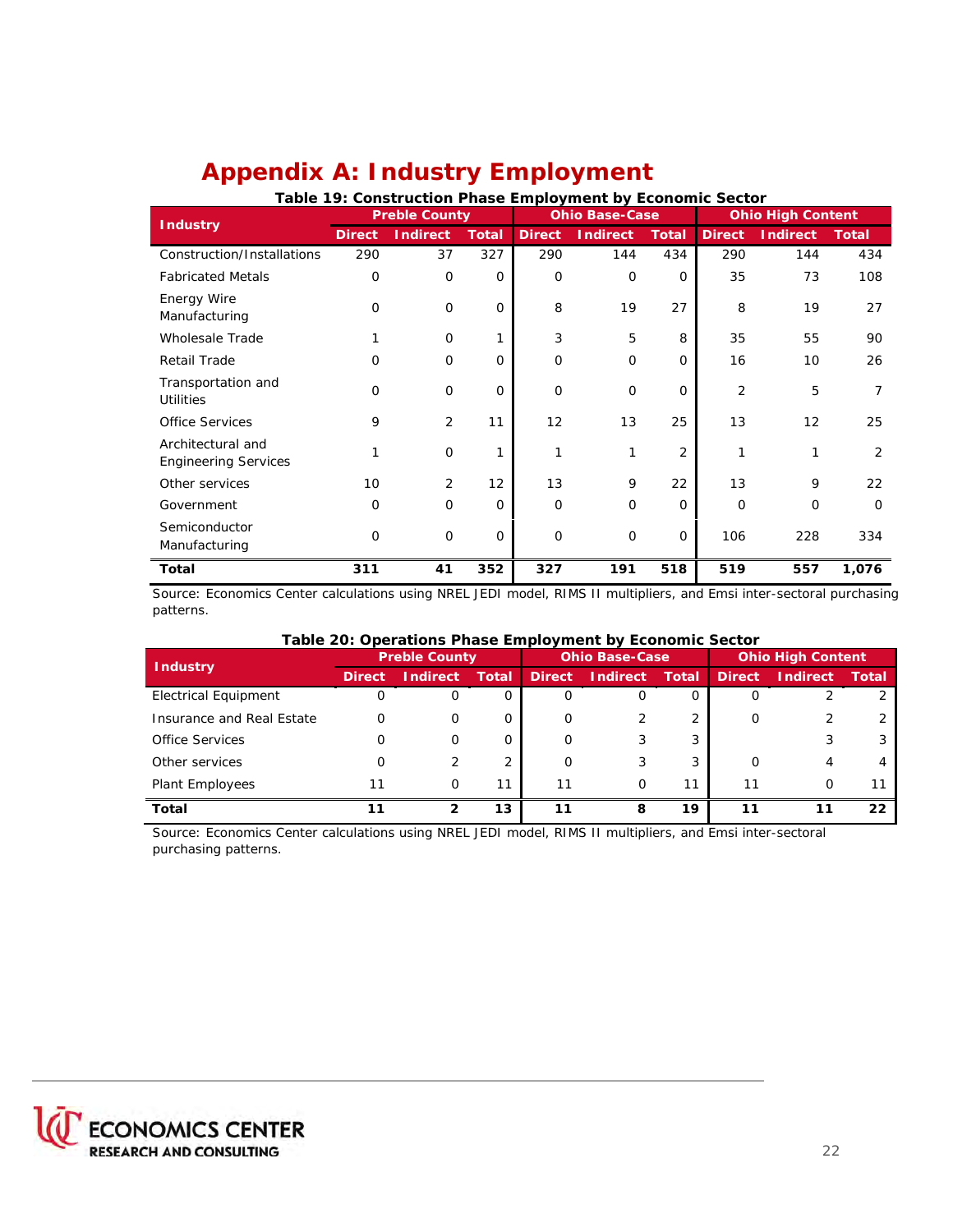# <span id="page-23-0"></span>**Works Cited**

- Board of Preble County Commissioners. (2016). *Preble County Comprehensive Economic Development Strategy and Land Use Plan.* Preble County.
- Bureau of Economic Analysis. (2017). Regional Input-Output Modeling System (RIMS II). Washington DC.
- Emsi. (2018). *Population Demographics Report*. Retrieved from economicmodeling.com
- LAWriter. (2006). *Ohio Laws and Rules*. Retrieved from codes.ohio.gov: http://codes.ohio.gov/orc/5727.75
- National Renewable Energy Laboratory. (2014, October 7). Jobs and Economic Development Impact (JEDI) Model . Golden, Colorado.
- North Carolina Clean Energy Technology Center. (2017, February 7). *Alternative Energy Portfolio Standard.* Retrieved from Database of State Incentives for Renewables & Efficiency (DSIRE) Database: http://programs.dsireusa.org/system/program/detail/2934
- North Carolina Clean Energy Technology Center. (2017). *Policies & Incentives by State.* Retrieved May 31, 2017, from Database of State Incentives for Renewables & Efficiency (DSIRE): http://www.dsireusa.org/
- Office of Management and Budget. (2018). *Table 10.1—Gross Domestic Product and Deflators Used in the Historical Tables: 1940–2023*. Retrieved from Historical Tables: 'https://www.whitehouse.gov/omb/budget/Historicals
- Ohio Department of Taxation. (2017). *Municipal Income Tax Rate Table.* Retrieved from Municipal Income Taxes.
- Ohio Department of Taxation. (2017). *Online Services The Finder.* Retrieved May 31, 2017, from tax.ohio.gov: http://www.tax.ohio.gov/online\_services/thefinder.aspx
- Ohio Department of Taxation. (2018). *FAQs Sales & Use Tax Applying the Tax: What Is and Isn't Taxable*. Retrieved from https://www.tax.ohio.gov/sales\_and\_use/faqs/sales\_basics.aspx
- U.S. Census Bureau. (1970-2016). *Censu and American Community Survey*. Retrieved July 21, 2017